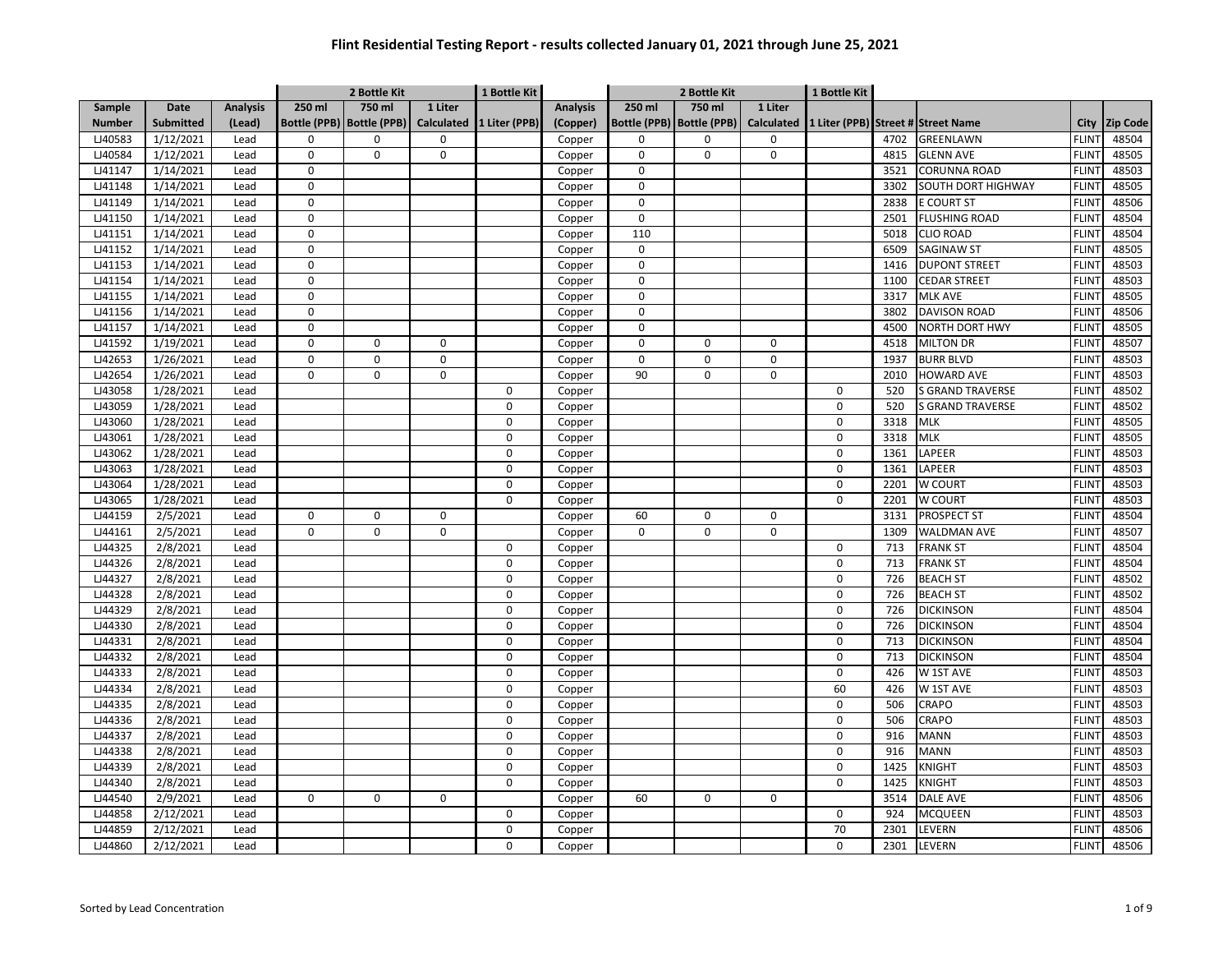|               |                  |                 |                           | 2 Bottle Kit |                   | 1 Bottle Kit  |                 | 2 Bottle Kit |                             |                   | 1 Bottle Kit |      |                                    |                   |                 |
|---------------|------------------|-----------------|---------------------------|--------------|-------------------|---------------|-----------------|--------------|-----------------------------|-------------------|--------------|------|------------------------------------|-------------------|-----------------|
| Sample        | Date             | <b>Analysis</b> | 250 ml                    | $750$ ml     | 1 Liter           |               | <b>Analysis</b> | 250 ml       | 750 ml                      | 1 Liter           |              |      |                                    |                   |                 |
| <b>Number</b> | <b>Submitted</b> | (Lead)          | Bottle (PPB) Bottle (PPB) |              | <b>Calculated</b> | 1 Liter (PPB) | (Copper)        |              | Bottle (PPB)   Bottle (PPB) | <b>Calculated</b> |              |      | 1 Liter (PPB) Street # Street Name | City              | <b>Zip Code</b> |
| LJ44861       | 2/12/2021        | Lead            |                           |              |                   | $\Omega$      | Copper          |              |                             |                   | 0            | 810  | <b>HOLBROOK</b>                    | <b>FLINT</b>      | 48505           |
| LJ44862       | 2/12/2021        | Lead            |                           |              |                   | $\mathbf 0$   | Copper          |              |                             |                   | 0            | 810  | <b>HOLBROOK</b>                    | <b>FLINT</b>      | 48505           |
| LJ44863       | 2/12/2021        | Lead            |                           |              |                   | $\Omega$      | Copper          |              |                             |                   | 0            | 5309 | <b>SELBY ST</b>                    | <b>FLINT</b>      | 48505           |
| LJ44864       | 2/12/2021        | Lead            |                           |              |                   | $\Omega$      | Copper          |              |                             |                   | $\Omega$     | 721  | E HOLBROOK AVE                     | <b>FLINT</b>      | 48505           |
| LJ44865       | 2/12/2021        | Lead            |                           |              |                   | $\Omega$      | Copper          |              |                             |                   | 0            | 721  | E HOLBROOK AVE                     | <b>FLINT</b>      | 48505           |
| LJ44868       | 2/12/2021        | Lead            |                           |              |                   | $\Omega$      | Copper          |              |                             |                   | 0            | 924  | <b>MCQUEEN</b>                     | <b>FLINT</b>      | 48503           |
| LJ44869       | 2/12/2021        | Lead            |                           |              |                   | $\Omega$      | Copper          |              |                             |                   | 0            | 330  | E PHILADELPHIA BLVD                | FLIN <sup>-</sup> | 48505           |
| LJ44870       | 2/12/2021        | Lead            |                           |              |                   | $\Omega$      | Copper          |              |                             |                   | 0            | 330  | E PHILADELPHIA BLVD                | <b>FLINT</b>      | 48505           |
| LJ44871       | 2/12/2021        | Lead            |                           |              |                   | 0             | Copper          |              |                             |                   | $\Omega$     | 5101 | N SAGINAW ST                       | <b>FLINT</b>      | 48505           |
| LJ44872       | 2/12/2021        | Lead            |                           |              |                   | 0             | Copper          |              |                             |                   | $\mathbf 0$  | 5101 | N SAGINAW ST                       | <b>FLINT</b>      | 48505           |
| LJ44873       | 2/12/2021        | Lead            |                           |              |                   | 0             | Copper          |              |                             |                   | 0            | 5309 | <b>SELBY ST</b>                    | <b>FLINT</b>      | 48505           |
| LJ44874       | 2/12/2021        | Lead            |                           |              |                   | $\mathbf 0$   | Copper          |              |                             |                   | $\mathbf 0$  | 2100 | <b>DAVISON</b>                     | <b>FLINT</b>      | 48506           |
| LJ44875       | 2/12/2021        | Lead            |                           |              |                   | $\mathbf 0$   | Copper          |              |                             |                   | 0            | 2100 | <b>DAVISON</b>                     | <b>FLINT</b>      | 48506           |
| LJ44876       | 2/12/2021        | Lead            |                           |              |                   | 0             | Copper          |              |                             |                   | 0            | 3222 | <b>GRAND TRAVERSE</b>              | <b>FLINT</b>      | 48507           |
| LJ44877       | 2/12/2021        | Lead            |                           |              |                   | 0             | Copper          |              |                             |                   | 0            | 3222 | <b>GRAND TRAVERSE</b>              | <b>FLINT</b>      | 48507           |
| LJ44902       | 2/12/2021        | Lead            | 0                         | 0            | $\mathbf 0$       |               | Copper          | 0            | 0                           | $\mathbf 0$       |              | 1401 | <b>IDA</b>                         | <b>FLINT</b>      | 48203           |
| LJ45164       | 2/19/2021        | Lead            |                           |              |                   | 0             | Copper          |              |                             |                   | 0            | 731  | PETTIBONE AVE                      | <b>FLINT</b>      | 48507           |
| LJ45165       | 2/19/2021        | Lead            |                           |              |                   | 0             | Copper          |              |                             |                   | 0            | 731  | PETTIBONE AVE                      | <b>FLINT</b>      | 48507           |
| LJ45167       | 2/19/2021        | Lead            |                           |              |                   | 0             | Copper          |              |                             |                   | 0            | 947  | <b>MANN AVE</b>                    | <b>FLINT</b>      | 48503           |
| LJ45168       | 2/19/2021        | Lead            |                           |              |                   | $\mathbf 0$   | Copper          |              |                             |                   | 0            | 1219 | <b>HURON ST</b>                    | <b>FLINT</b>      | 48507           |
| LJ45169       | 2/19/2021        | Lead            |                           |              |                   | 0             | Copper          |              |                             |                   | 0            | 1219 | <b>HURON ST</b>                    | <b>FLINT</b>      | 48507           |
| LJ45170       | 2/19/2021        | Lead            |                           |              |                   | $\mathbf 0$   | Copper          |              |                             |                   | 0            | 1328 | <b>HURON ST</b>                    | <b>FLINT</b>      | 48507           |
| LJ45171       | 2/19/2021        | Lead            |                           |              |                   | $\Omega$      | Copper          |              |                             |                   | 0            | 1328 | <b>HURON ST</b>                    | <b>FLINT</b>      | 48507           |
| LJ45172       | 2/19/2021        | Lead            |                           |              |                   | $\Omega$      | Copper          |              |                             |                   | $\Omega$     | 720  | <b>CHURCH ST</b>                   | <b>FLINT</b>      | 48502           |
| LJ45173       | 2/19/2021        | Lead            |                           |              |                   | $\Omega$      | Copper          |              |                             |                   | 0            | 720  | <b>CHURCH ST</b>                   | <b>FLINT</b>      | 48502           |
| LJ45174       | 2/19/2021        | Lead            |                           |              |                   | $\Omega$      | Copper          |              |                             |                   | $\Omega$     | 725  | E HOLBROOK AVE                     | <b>FLINT</b>      | 48505           |
| LJ45175       | 2/19/2021        | Lead            |                           |              |                   | 0             | Copper          |              |                             |                   | 0            | 725  | E HOLBROOK AVE                     | <b>FLINT</b>      | 48505           |
| LJ45400       | 2/23/2021        | Lead            | 0                         | $\Omega$     | $\mathbf 0$       |               | Copper          | $\Omega$     | $\Omega$                    | $\mathbf 0$       |              | 349  | <b>BEDE ST</b>                     | <b>FLINT</b>      | 48507           |
| LJ45667       | 2/25/2021        | Lead            |                           |              |                   | 0             | Copper          |              |                             |                   | 0            | 314  | E GENESEE ST 5TH LITER             | <b>FLINT</b>      | 48505           |
| LJ45668       | 2/25/2021        | Lead            |                           |              |                   | 0             | Copper          |              |                             |                   | 0            | 4606 | <b>NORTH ST 5TH LITER</b>          | <b>FLINT</b>      | 48505           |
| LJ45669       | 2/25/2021        | Lead            |                           |              |                   | $\pmb{0}$     | Copper          |              |                             |                   | $\mathbf 0$  | 4606 | NORTH ST 1ST LITER                 | <b>FLINT</b>      | 48505           |
| LJ45670       | 2/25/2021        | Lead            |                           |              |                   | 0             | Copper          |              |                             |                   | 0            | 314  | E GENESEE ST 1ST LITER             | <b>FLINT</b>      | 48505           |
| LJ45656       | 2/25/2021        | Lead            | 0                         |              |                   |               | Copper          | 0            |                             |                   |              | 1100 | <b>CEDAR STREET</b>                | <b>FLINT</b>      | 48503           |
| LJ45657       | 2/25/2021        | Lead            | $\mathbf 0$               |              |                   |               | Copper          | 0            |                             |                   |              | 6509 | SAGINAW ST                         | <b>FLINT</b>      | 48505           |
| LJ45658       | 2/25/2021        | Lead            | $\pmb{0}$                 |              |                   |               | Copper          | $\Omega$     |                             |                   |              | 1416 | <b>DUPONT ST</b>                   | <b>FLINT</b>      | 48503           |
| LJ45659       | 2/25/2021        | Lead            | $\mathbf 0$               |              |                   |               | Copper          | $\mathbf 0$  |                             |                   |              | 2838 | <b>E COURT ST</b>                  | <b>FLINT</b>      | 48506           |
| LJ45660       | 2/25/2021        | Lead            | $\pmb{0}$                 |              |                   |               | Copper          | 0            |                             |                   |              | 3521 | <b>CORUNNA RD</b>                  | <b>FLINT</b>      | 48503           |
| LJ45661       | 2/25/2021        | Lead            | $\mathbf 0$               |              |                   |               | Copper          | $\mathbf 0$  |                             |                   |              | 3302 | <b>SOUTH DORT HWY</b>              | <b>FLINT</b>      | 48507           |
| LJ45662       | 2/25/2021        | Lead            | $\mathbf 0$               |              |                   |               | Copper          | 0            |                             |                   |              | 2501 | <b>FLUSHING RD</b>                 | <b>FLINT</b>      | 48504           |
| LJ45663       | 2/25/2021        | Lead            | $\mathbf 0$               |              |                   |               | Copper          | 0            |                             |                   |              | 3317 | <b>MLK AVE</b>                     | <b>FLINT</b>      | 48505           |
| LJ45664       | 2/25/2021        | Lead            | $\mathbf 0$               |              |                   |               | Copper          | 0            |                             |                   |              | 4500 | NORTH DORT HWY                     | <b>FLINT</b>      | 48505           |
| LJ45665       | 2/25/2021        | Lead            | $\mathbf 0$               |              |                   |               | Copper          | 90           |                             |                   |              | 5018 | <b>CLIO RD</b>                     | <b>FLINT</b>      | 48504           |
| LJ45666       | 2/25/2021        | Lead            | $\mathbf 0$               |              |                   |               | Copper          | 0            |                             |                   |              | 3802 | <b>DAVISON RD</b>                  | <b>FLINT</b>      | 48506           |
| LJ46026       | 3/2/2021         | Lead            |                           |              |                   | $\Omega$      | Copper          |              |                             |                   | 0            | 1418 | PETTIBONE AVE                      | <b>FLINT</b>      | 48507           |
| LJ46028       | 3/2/2021         | Lead            |                           |              |                   | $\Omega$      | Copper          |              |                             |                   | O            | 1418 | PETTIBONE AVE                      | <b>FLINT</b>      | 48507           |
| LJ46030       | 3/2/2021         | Lead            |                           |              |                   | $\Omega$      | Copper          |              |                             |                   | 0            | 910  | <b>ADDISON ST</b>                  | <b>FLINT</b>      | 48505           |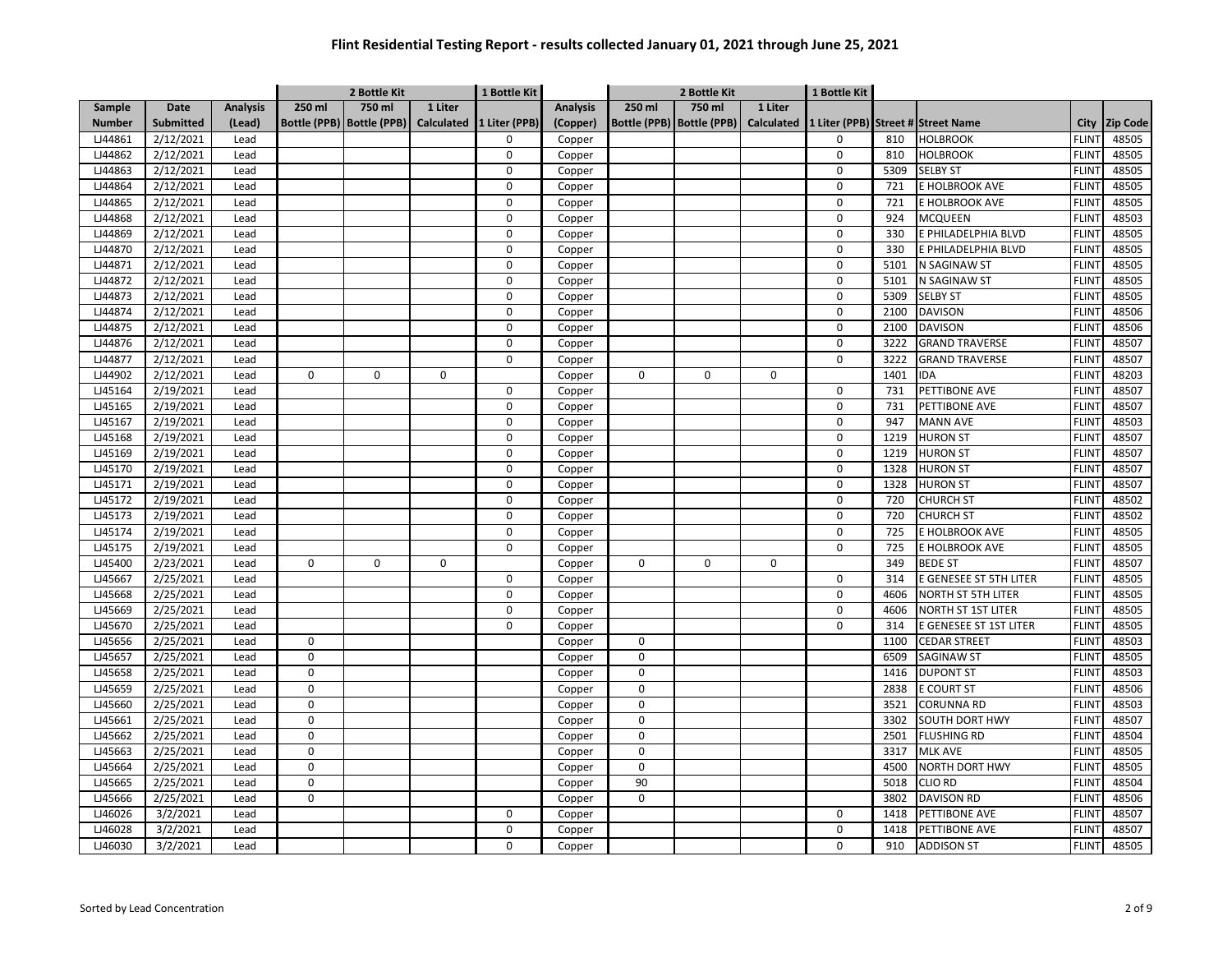| 750 ml<br>750 ml<br>250 ml<br>1 Liter<br>250 ml<br>1 Liter<br>Sample<br>Date<br><b>Analysis</b><br><b>Analysis</b><br>Bottle (PPB) Bottle (PPB)<br><b>Calculated</b><br>1 Liter (PPB)<br>Bottle (PPB)   Bottle (PPB)<br><b>Calculated</b><br><b>Number</b><br><b>Submitted</b><br>(Lead)<br>(Copper)<br>1 Liter (PPB) Street # Street Name<br>City<br>LJ46436<br>3/4/2021<br><b>MASON ST</b><br>Lead<br>$\Omega$<br>Copper<br>0<br>3401<br><b>FLINT</b><br>LJ46437<br>3/4/2021<br>$\mathbf 0$<br>0<br>3401<br><b>MASON ST</b><br><b>FLINT</b><br>Lead<br>Copper<br><b>HURON ST</b><br>LJ46438<br>3/4/2021<br>$\mathbf 0$<br>Copper<br>0<br>1225<br><b>FLINT</b><br>Lead<br>LJ46439<br>3/4/2021<br>$\Omega$<br>0<br>3518<br>NORWOOD DR<br><b>FLINT</b><br>Lead<br>Copper | <b>Zip Code</b><br>48505<br>48505<br>48507<br>48503<br>48503<br>48507<br>48503<br>48503 |
|-------------------------------------------------------------------------------------------------------------------------------------------------------------------------------------------------------------------------------------------------------------------------------------------------------------------------------------------------------------------------------------------------------------------------------------------------------------------------------------------------------------------------------------------------------------------------------------------------------------------------------------------------------------------------------------------------------------------------------------------------------------------------|-----------------------------------------------------------------------------------------|
|                                                                                                                                                                                                                                                                                                                                                                                                                                                                                                                                                                                                                                                                                                                                                                         |                                                                                         |
|                                                                                                                                                                                                                                                                                                                                                                                                                                                                                                                                                                                                                                                                                                                                                                         |                                                                                         |
|                                                                                                                                                                                                                                                                                                                                                                                                                                                                                                                                                                                                                                                                                                                                                                         |                                                                                         |
|                                                                                                                                                                                                                                                                                                                                                                                                                                                                                                                                                                                                                                                                                                                                                                         |                                                                                         |
|                                                                                                                                                                                                                                                                                                                                                                                                                                                                                                                                                                                                                                                                                                                                                                         |                                                                                         |
|                                                                                                                                                                                                                                                                                                                                                                                                                                                                                                                                                                                                                                                                                                                                                                         |                                                                                         |
| LJ46440<br>3/4/2021<br>$\Omega$<br>Copper<br>0<br>2449<br><b>REID ST</b><br><b>FLINT</b><br>Lead                                                                                                                                                                                                                                                                                                                                                                                                                                                                                                                                                                                                                                                                        |                                                                                         |
| 3/4/2021<br>$\Omega$<br>0<br><b>HURON ST</b><br><b>FLINT</b><br>LJ46441<br>Lead<br>Copper<br>1225                                                                                                                                                                                                                                                                                                                                                                                                                                                                                                                                                                                                                                                                       |                                                                                         |
| 3/4/2021<br>$\Omega$<br>0<br>LJ46442<br>Lead<br>Copper<br>3518<br>NORWOOD DR<br><b>FLINT</b>                                                                                                                                                                                                                                                                                                                                                                                                                                                                                                                                                                                                                                                                            |                                                                                         |
| LJ46443<br>3/4/2021<br>$\mathbf 0$<br>0<br>2449<br><b>FLINT</b><br>Lead<br>Copper<br><b>REID ST</b>                                                                                                                                                                                                                                                                                                                                                                                                                                                                                                                                                                                                                                                                     |                                                                                         |
| 3/4/2021<br>0<br><b>FLINT</b><br>LJ46444<br>Lead<br>0<br>710<br><b>INGLESIDE AVE</b><br>Copper                                                                                                                                                                                                                                                                                                                                                                                                                                                                                                                                                                                                                                                                          | 48507                                                                                   |
| 3/4/2021<br>LJ46445<br>Lead<br>0<br>Copper<br>0<br>710<br><b>INGLESIDE AVE</b><br><b>FLINT</b>                                                                                                                                                                                                                                                                                                                                                                                                                                                                                                                                                                                                                                                                          | 48507                                                                                   |
| 3/11/2021<br>LJ47486<br>0<br>100<br>512<br>W FIFTH ST<br><b>FLINT</b><br>Lead<br>Copper                                                                                                                                                                                                                                                                                                                                                                                                                                                                                                                                                                                                                                                                                 | 48503                                                                                   |
| 3/11/2021<br>$\pmb{0}$<br>LJ47487<br>Lead<br>Copper<br>210<br>512<br>W FIFTH ST<br><b>FLINT</b>                                                                                                                                                                                                                                                                                                                                                                                                                                                                                                                                                                                                                                                                         | 48503                                                                                   |
| LJ47488<br>3/11/2021<br>0<br>0<br><b>MACKIN RD</b><br><b>FLINT</b><br>Lead<br>Copper<br>2618                                                                                                                                                                                                                                                                                                                                                                                                                                                                                                                                                                                                                                                                            | 48504                                                                                   |
| LJ47489<br>3/11/2021<br>0<br>0<br>2618<br><b>MACKIN RD</b><br><b>FLINT</b><br>Lead<br>Copper                                                                                                                                                                                                                                                                                                                                                                                                                                                                                                                                                                                                                                                                            | 48504                                                                                   |
| LJ47490<br>3/11/2021<br>0<br>0<br>N BALLENGR<br><b>FLINT</b><br>Lead<br>Copper<br>1809                                                                                                                                                                                                                                                                                                                                                                                                                                                                                                                                                                                                                                                                                  | 48504                                                                                   |
| 0<br>LJ47491<br>3/11/2021<br>0<br>1809<br>N BALLENGR<br><b>FLINT</b><br>Lead<br>Copper                                                                                                                                                                                                                                                                                                                                                                                                                                                                                                                                                                                                                                                                                  | 48504                                                                                   |
| $\overline{0}$<br>$\overline{0}$<br>LJ47492<br>3/11/2021<br>514<br><b>FLINT</b><br>Lead<br>Copper<br>W FIFTH ST                                                                                                                                                                                                                                                                                                                                                                                                                                                                                                                                                                                                                                                         | 48503                                                                                   |
| $\mathbf 0$<br>170<br>LJ47493<br>3/11/2021<br>514<br>W FIFTH ST<br><b>FLINT</b><br>Lead<br>Copper                                                                                                                                                                                                                                                                                                                                                                                                                                                                                                                                                                                                                                                                       | 48503                                                                                   |
| 3/11/2021<br>$\Omega$<br><b>FLINT</b><br>LJ47495<br>Lead<br>Copper<br>60<br>2415<br>CHICAGO BLVD                                                                                                                                                                                                                                                                                                                                                                                                                                                                                                                                                                                                                                                                        | 48503                                                                                   |
| LJ47496<br>3/11/2021<br>$\Omega$<br>2113<br><b>CORUNNA RD</b><br><b>FLINT</b><br>Lead<br>Copper<br>0                                                                                                                                                                                                                                                                                                                                                                                                                                                                                                                                                                                                                                                                    | 48503                                                                                   |
| 3/11/2021<br>$\Omega$<br>0<br>LJ47497<br>Lead<br>Copper<br>2113<br><b>CORUNNA RD</b><br><b>FLINT</b>                                                                                                                                                                                                                                                                                                                                                                                                                                                                                                                                                                                                                                                                    | 48503                                                                                   |
| LJ47498<br>3/11/2021<br>$\Omega$<br>60<br>2638<br><b>CORUNNA RD</b><br><b>FLINT</b><br>Copper<br>Lead                                                                                                                                                                                                                                                                                                                                                                                                                                                                                                                                                                                                                                                                   | 48503                                                                                   |
| LJ47499<br>3/11/2021<br>Lead<br>$\Omega$<br>Copper<br>80<br>2638<br>CORUNNA RD<br><b>FLINT</b>                                                                                                                                                                                                                                                                                                                                                                                                                                                                                                                                                                                                                                                                          | 48503                                                                                   |
| LJ47500<br>3/11/2021<br>$\Omega$<br><b>FLINT</b><br>Copper<br>0<br>732<br><b>NEWBERT AVE</b><br>Lead                                                                                                                                                                                                                                                                                                                                                                                                                                                                                                                                                                                                                                                                    | 48507                                                                                   |
| $\Omega$<br>$\Omega$<br>732<br><b>FLINT</b><br>LJ47501<br>3/11/2021<br>Lead<br>Copper<br><b>NEWBERT AVE</b>                                                                                                                                                                                                                                                                                                                                                                                                                                                                                                                                                                                                                                                             | 48507                                                                                   |
| LJ47502<br>3/11/2021<br>$\Omega$<br>$\overline{0}$<br>2525<br><b>FLINT</b><br>Lead<br>Copper<br><b>LESTER ST</b>                                                                                                                                                                                                                                                                                                                                                                                                                                                                                                                                                                                                                                                        | 48503                                                                                   |
| 3/11/2021<br>0<br>0<br>2525<br>LJ47503<br>Lead<br><b>LESTER ST</b><br><b>FLINT</b><br>Copper                                                                                                                                                                                                                                                                                                                                                                                                                                                                                                                                                                                                                                                                            | 48503                                                                                   |
| 3/18/2021<br>0<br>LJ48128<br>Lead<br>Copper<br>0<br>2809<br><b>BRANDON</b><br><b>FLINT</b>                                                                                                                                                                                                                                                                                                                                                                                                                                                                                                                                                                                                                                                                              | 48503                                                                                   |
| LJ48129<br>3/18/2021<br>0<br>0<br>2809<br><b>BRANDON</b><br><b>FLINT</b><br>Lead<br>Copper                                                                                                                                                                                                                                                                                                                                                                                                                                                                                                                                                                                                                                                                              | 48503                                                                                   |
| LJ48131<br>3/18/2021<br>$\pmb{0}$<br>0<br>Lead<br>Copper<br>221<br>W DEWEY ST<br><b>FLINT</b>                                                                                                                                                                                                                                                                                                                                                                                                                                                                                                                                                                                                                                                                           | 48505                                                                                   |
| LJ48132<br>3/18/2021<br>0<br>0<br><b>W PATERSON ST</b><br><b>FLINT</b><br>Lead<br>Copper<br>216                                                                                                                                                                                                                                                                                                                                                                                                                                                                                                                                                                                                                                                                         | 48503                                                                                   |
| LJ48133<br>3/18/2021<br>Lead<br>$\Omega$<br>0<br>216<br>W PATERSON ST<br><b>FLINT</b><br>Copper                                                                                                                                                                                                                                                                                                                                                                                                                                                                                                                                                                                                                                                                         | 48503                                                                                   |
| 0<br>100<br>LJ48134<br>3/18/2021<br>803<br><b>STEVENS ST</b><br><b>FLINT</b><br>Lead<br>Copper                                                                                                                                                                                                                                                                                                                                                                                                                                                                                                                                                                                                                                                                          | 48502                                                                                   |
| 0<br>0<br><b>FLINT</b><br>LJ48135<br>3/18/2021<br>Lead<br>803<br><b>STEVENS ST</b><br>Copper                                                                                                                                                                                                                                                                                                                                                                                                                                                                                                                                                                                                                                                                            | 48502                                                                                   |
| LJ48137<br>3/18/2021<br>$\mathbf 0$<br>0<br>1610<br><b>FLINT</b><br>Lead<br><b>CRESCENT DR</b><br>Copper                                                                                                                                                                                                                                                                                                                                                                                                                                                                                                                                                                                                                                                                | 48503                                                                                   |
| $\Omega$<br>0<br>LJ48138<br>3/18/2021<br>Lead<br>2621<br><b>BROWN ST</b><br><b>FLINT</b><br>Copper                                                                                                                                                                                                                                                                                                                                                                                                                                                                                                                                                                                                                                                                      | 48503                                                                                   |
| LJ48139<br>3/18/2021<br>$\mathbf 0$<br>Lead<br>Copper<br>0<br>2621<br><b>BROWN ST</b><br><b>FLINT</b>                                                                                                                                                                                                                                                                                                                                                                                                                                                                                                                                                                                                                                                                   | 48503                                                                                   |
| LJ48140<br>3/18/2021<br>$\Omega$<br>0<br><b>BRUNSWICK AVE</b><br><b>FLINT</b><br>Lead<br>Copper<br>3509                                                                                                                                                                                                                                                                                                                                                                                                                                                                                                                                                                                                                                                                 | 48507                                                                                   |
| LJ48141<br>$\mathbf 0$<br>3/18/2021<br>Copper<br>0<br>3509<br><b>BRUNSWICK AVE</b><br><b>FLINT</b><br>Lead                                                                                                                                                                                                                                                                                                                                                                                                                                                                                                                                                                                                                                                              | 48507                                                                                   |
| LJ48142<br>3/18/2021<br>$\Omega$<br>0<br><b>INGLESIDE AVE</b><br><b>FLINT</b><br>Lead<br>Copper<br>846                                                                                                                                                                                                                                                                                                                                                                                                                                                                                                                                                                                                                                                                  | 48507                                                                                   |
| LJ48143<br>3/18/2021<br>$\Omega$<br>0<br>846<br><b>INGLESIDE AVE</b><br><b>FLINT</b><br>Lead<br>Copper                                                                                                                                                                                                                                                                                                                                                                                                                                                                                                                                                                                                                                                                  | 48507                                                                                   |
| $\Omega$<br>0<br><b>FLINT</b><br>LJ48144<br>3/18/2021<br>2605<br>CORUNNA RD<br>Lead<br>Copper                                                                                                                                                                                                                                                                                                                                                                                                                                                                                                                                                                                                                                                                           | 48503                                                                                   |
| $\Omega$<br>LJ48145<br>3/18/2021<br>0<br>2605<br>CORUNNA RD<br><b>FLINT</b><br>Lead<br>Copper                                                                                                                                                                                                                                                                                                                                                                                                                                                                                                                                                                                                                                                                           | 48503                                                                                   |
| LJ48146<br>3/18/2021<br>$\Omega$<br>$\overline{0}$<br>610<br><b>WHITE ST</b><br><b>FLINT</b><br>Lead<br>Copper                                                                                                                                                                                                                                                                                                                                                                                                                                                                                                                                                                                                                                                          | 48505                                                                                   |
| 0<br>LJ48147<br>3/18/2021<br>0<br>610<br><b>WHITE ST</b><br><b>FLINT</b><br>Lead<br>Copper                                                                                                                                                                                                                                                                                                                                                                                                                                                                                                                                                                                                                                                                              | 48505                                                                                   |
| 0<br>LJ48148<br>3/18/2021<br>Lead<br>0<br>127<br>W PHILADELPHIA BLVD<br><b>FLINT</b><br>Copper                                                                                                                                                                                                                                                                                                                                                                                                                                                                                                                                                                                                                                                                          | 48505                                                                                   |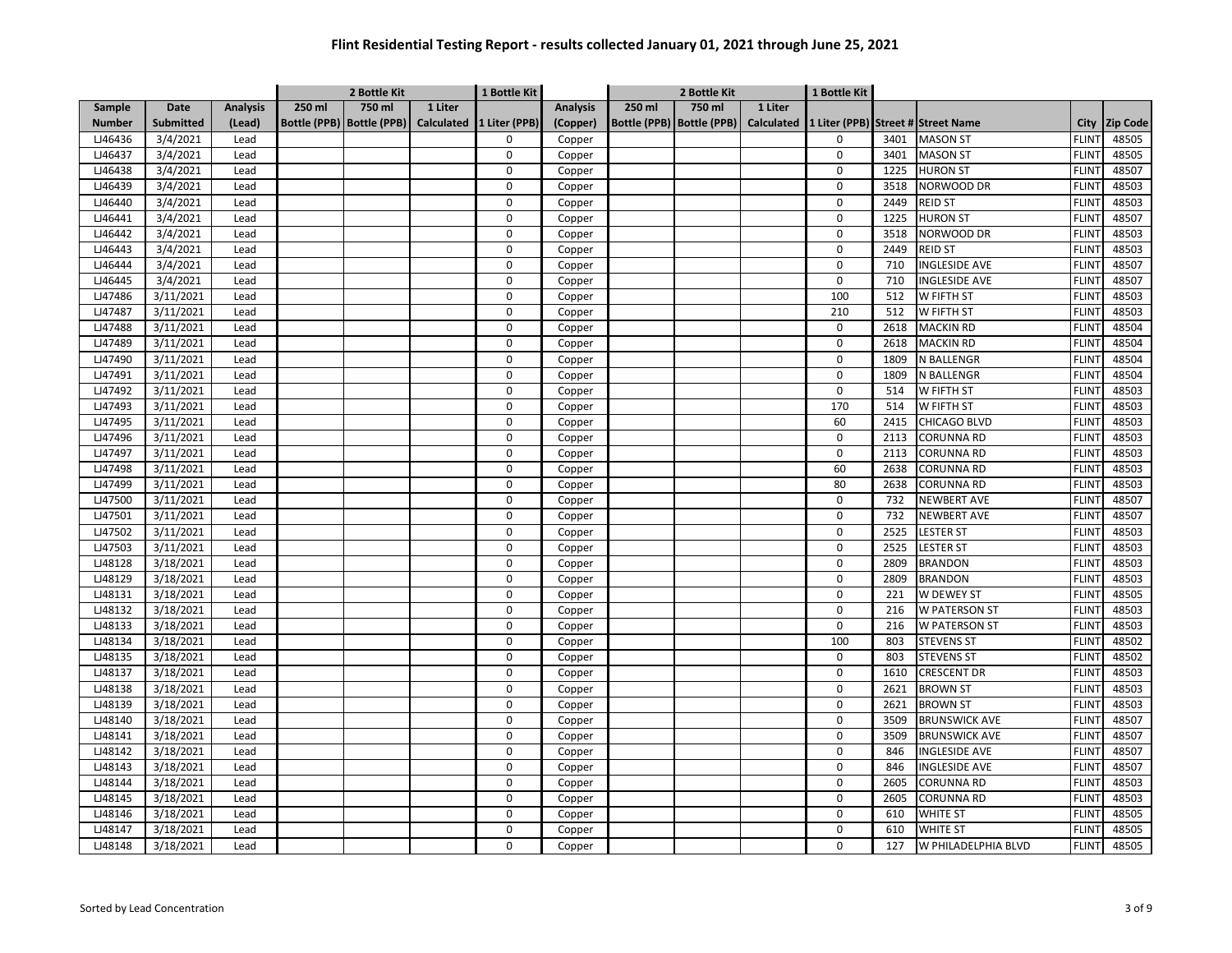|               |                  |                 | 2 Bottle Kit<br>1 Bottle Kit |                             |                   |               |                 | 2 Bottle Kit    |                             | 1 Bottle Kit      |     |      |                                    |                   |                 |
|---------------|------------------|-----------------|------------------------------|-----------------------------|-------------------|---------------|-----------------|-----------------|-----------------------------|-------------------|-----|------|------------------------------------|-------------------|-----------------|
| <b>Sample</b> | <b>Date</b>      | <b>Analysis</b> | 250 ml                       | 750 ml                      | 1 Liter           |               | <b>Analysis</b> | 250 ml          | 750 ml                      | 1 Liter           |     |      |                                    |                   |                 |
| <b>Number</b> | <b>Submitted</b> | (Lead)          |                              | Bottle (PPB)   Bottle (PPB) | <b>Calculated</b> | 1 Liter (PPB) | (Copper)        |                 | Bottle (PPB)   Bottle (PPB) | <b>Calculated</b> |     |      | 1 Liter (PPB) Street # Street Name | City              | <b>Zip Code</b> |
| LJ48149       | 3/18/2021        | Lead            |                              |                             |                   | $\mathbf 0$   | Copper          |                 |                             |                   | 0   | 127  | W PHILADELPHIA BLVD                | <b>FLINT</b>      | 48505           |
| LJ48456       | 3/19/2021        | Lead            | $\mathbf 0$                  | $\mathbf 0$                 | $\mathbf 0$       |               | Copper          | 60              | $\mathbf 0$                 | $\mathbf 0$       |     | 1634 | <b>WYOMING AVE</b>                 | <b>FLINT</b>      | 48506           |
| LJ48458       | 3/19/2021        | Lead            | 0                            | 0                           | 0                 |               | Copper          | $\mathbf 0$     | 70                          | 50                |     | 3201 | <b>CHEROKEE AVE</b>                | <b>FLINT</b>      | 48507           |
| LJ49070       | 3/25/2021        | Lead            |                              |                             |                   | $\Omega$      | Copper          |                 |                             |                   | 0   | 635  | <b>CRAWFORD ST</b>                 | <b>FLINT</b>      | 48507           |
| LJ49071       | 3/25/2021        | Lead            |                              |                             |                   | $\mathbf 0$   | Copper          |                 |                             |                   | 0   | 635  | <b>CRAWFORD ST</b>                 | FLIN <sup>-</sup> | 48507           |
| LJ49072       | 3/25/2021        | Lead            |                              |                             |                   | $\mathbf 0$   | Copper          |                 |                             |                   | 0   | 975  | <b>GAINEY AVE</b>                  | <b>FLINT</b>      | 48503           |
| LJ49073       | 3/25/2021        | Lead            |                              |                             |                   | 0             | Copper          |                 |                             |                   | 0   | 975  | <b>GAINEY AVE</b>                  | <b>FLINT</b>      | 48503           |
| LJ49074       | 3/25/2021        | Lead            |                              |                             |                   | $\mathbf 0$   | Copper          |                 |                             |                   | 0   | 3621 | <b>FENTON RD</b>                   | <b>FLINT</b>      | 48507           |
| LJ49075       | 3/25/2021        | Lead            |                              |                             |                   | 0             | Copper          |                 |                             |                   | 0   | 3621 | <b>FENTON RD</b>                   | <b>FLINT</b>      | 48507           |
| LJ49076       | 3/25/2021        | Lead            |                              |                             |                   | 0             | Copper          |                 |                             |                   | 0   | 932  | <b>HUGHES AVE</b>                  | <b>FLINT</b>      | 48503           |
| LJ49077       | 3/25/2021        | Lead            |                              |                             |                   | 0             | Copper          |                 |                             |                   | 0   | 932  | <b>HUGHES AVE</b>                  | <b>FLINT</b>      | 48503           |
| LJ49078       | 3/25/2021        | Lead            |                              |                             |                   | $\mathbf 0$   | Copper          |                 |                             |                   | 0   | 2710 | <b>CUMMINGS</b>                    | <b>FLINT</b>      | 48503           |
| LJ49079       | 3/25/2021        | Lead            |                              |                             |                   | $\pmb{0}$     | Copper          |                 |                             |                   | 0   | 2710 | <b>CUMMINGS</b>                    | <b>FLINT</b>      | 48503           |
| LJ49080       | 3/25/2021        | Lead            |                              |                             |                   | $\mathbf 0$   | Copper          |                 |                             |                   | 110 | 1215 | <b>HUGHES AVE</b>                  | <b>FLINT</b>      | 48503           |
| LJ49081       | 3/25/2021        | Lead            |                              |                             |                   | $\mathbf 0$   | Copper          |                 |                             |                   | 0   | 1215 | <b>HUGHES AVE</b>                  | <b>FLINT</b>      | 48503           |
| LJ49082       | 3/25/2021        | Lead            |                              |                             |                   | $\Omega$      | Copper          |                 |                             |                   | 120 | 3622 | <b>HOGARTH AVE</b>                 | <b>FLINT</b>      | 48532           |
| LJ49083       | 3/25/2021        | Lead            |                              |                             |                   | $\mathbf 0$   | Copper          |                 |                             |                   | 0   | 3622 | <b>HOGARTH AVE</b>                 | <b>FLINT</b>      | 48532           |
| LJ49084       | 3/25/2021        | Lead            |                              |                             |                   | $\pmb{0}$     | Copper          |                 |                             |                   | 0   | 974  | <b>HAMMOND AVE</b>                 | <b>FLINT</b>      | 48503           |
| LJ49085       | 3/25/2021        | Lead            |                              |                             |                   | $\mathbf 0$   | Copper          |                 |                             |                   | 0   | 974  | <b>HAMMOND AVE</b>                 | <b>FLINT</b>      | 48503           |
| LJ49721       | 3/30/2021        | Lead            | $\pmb{0}$                    | 0                           | 0                 |               | Copper          | 0               | $\Omega$                    | $\mathbf 0$       |     | 4028 | <b>NORTH ST</b>                    | <b>FLINT</b>      | 48505           |
| LJ49722       | 3/30/2021        | Lead            | $\mathbf 0$                  | $\Omega$                    | $\Omega$          |               | Copper          | $\mathbf 0$     | $\Omega$                    | $\mathbf 0$       |     | 3014 | <b>BERKLEY</b>                     | <b>FLINT</b>      | 48504           |
| LJ49723       | 3/30/2021        | Lead            | 0                            | 0                           | 0                 |               | Copper          | $\mathbf 0$     | $\Omega$                    | $\mathbf 0$       |     | 801  | WEST DARTMOUTH ST                  | FLIN <sup>-</sup> | 48504           |
| LJ49724       | 3/30/2021        | Lead            | 0                            | 0                           | 0                 |               | Copper          | $\overline{70}$ | 80                          | 80                |     | 1113 | COPEMAN BLVD                       | <b>FLINT</b>      | 48504           |
| LJ49725       | 3/30/2021        | Lead            | 0                            | $\Omega$                    | $\Omega$          |               | Copper          | 130             | $\Omega$                    | $\mathbf 0$       |     | 1223 | <b>BENNETT AVE</b>                 | <b>FLINT</b>      | 48506           |
| LJ50175       | 4/1/2021         | Lead            |                              |                             |                   | $\mathbf 0$   | Copper          |                 |                             |                   | 120 | 1704 | <b>CRESCENT DR</b>                 | <b>FLINT</b>      | 48503           |
| LJ50176       | 4/1/2021         | Lead            |                              |                             |                   | $\Omega$      | Copper          |                 |                             |                   | 60  | 1704 | <b>CRESCENT DR</b>                 | <b>FLINT</b>      | 48503           |
| LJ51016       | 4/8/2021         | Lead            |                              |                             |                   | $\pmb{0}$     | Copper          |                 |                             |                   | 70  | 340  | <b>S SAGINAW ST</b>                | <b>FLINT</b>      | 48502           |
| LJ51017       | 4/8/2021         | Lead            |                              |                             |                   | 0             | Copper          |                 |                             |                   | 0   | 340  | <b>S SAGINAW ST</b>                | <b>FLINT</b>      | 48502           |
| LJ51460       | 4/9/2021         | Lead            | 0                            | 0                           | $\mathbf 0$       |               | Copper          | $\mathbf 0$     | $\pmb{0}$                   | 0                 |     | 2714 | <b>DAKOTA AVE</b>                  | <b>FLINT</b>      | 48506           |
| LJ51463       | 4/9/2021         | Lead            | $\mathbf 0$                  | $\Omega$                    | $\mathbf 0$       |               | Copper          | 110             | 70                          | 80                |     | 2621 | <b>CONCORD ST</b>                  | <b>FLINT</b>      | 48504           |
| LJ51464       | 4/9/2021         | Lead            | 0                            | $\mathbf 0$                 | 0                 |               | Copper          | 180             | 170                         | 170               |     | 927  | <b>BLANCHARD AVE</b>               | <b>FLINT</b>      | 48503           |
| LJ52066       | 4/15/2021        | Lead            |                              |                             |                   | 0             | Copper          |                 |                             |                   | 0   | 1647 | <b>MONTANA</b>                     | <b>FLINT</b>      | 48506           |
| LJ52067       | 4/15/2021        | Lead            |                              |                             |                   | $\mathbf 0$   | Copper          |                 |                             |                   | 110 | 1704 | <b>CRESCENT DR</b>                 | <b>FLINT</b>      | 48503           |
| LJ52068       | 4/15/2021        | Lead            |                              |                             |                   | $\mathbf 0$   | Copper          |                 |                             |                   | 0   | 1704 | CRESCENT DR                        | <b>FLINT</b>      | 48503           |
| LJ52069       | 4/15/2021        | Lead            |                              |                             |                   | 0             | Copper          |                 |                             |                   | 50  | 1519 | LAPEER RD                          | <b>FLINT</b>      | 48503           |
| LJ52070       | 4/15/2021        | Lead            |                              |                             |                   | $\mathbf 0$   | Copper          |                 |                             |                   | 70  | 1519 | <b>LAPEER RD</b>                   | <b>FLINT</b>      | 48503           |
| LJ52965       | 4/22/2021        | Lead            |                              |                             |                   | $\pmb{0}$     | Copper          |                 |                             |                   | 0   | 2605 | <b>CORUNNA RD</b>                  | <b>FLINT</b>      | 48503           |
| LJ52966       | 4/22/2021        | Lead            |                              |                             |                   | $\mathbf 0$   | Copper          |                 |                             |                   | 0   | 2605 | <b>CORUNNA RD</b>                  | <b>FLINT</b>      | 48503           |
| LJ52967       | 4/22/2021        | Lead            |                              |                             |                   | $\pmb{0}$     | Copper          |                 |                             |                   | 0   | 2021 | <b>MARKAM ST</b>                   | <b>FLINT</b>      | 48507           |
| LJ52968       | 4/22/2021        | Lead            |                              |                             |                   | $\mathbf 0$   | Copper          |                 |                             |                   | 0   | 2021 | <b>MARKAM ST</b>                   | <b>FLINT</b>      | 48507           |
| LJ52969       | 4/22/2021        | Lead            |                              |                             |                   | $\Omega$      | Copper          |                 |                             |                   | 0   | 2113 | <b>CORUNNA RD</b>                  | <b>FLINT</b>      | 48503           |
| LJ52970       | 4/22/2021        | Lead            |                              |                             |                   | $\mathbf 0$   | Copper          |                 |                             |                   | 0   | 2113 | <b>CORUNNA RD</b>                  | <b>FLINT</b>      | 48503           |
| LJ52971       | 4/22/2021        | Lead            |                              |                             |                   | $\mathbf 0$   | Copper          |                 |                             |                   | 0   | 2317 | <b>CORUNNA RD</b>                  | <b>FLINT</b>      | 48503           |
| LJ52972       | 4/22/2021        | Lead            |                              |                             |                   | $\Omega$      | Copper          |                 |                             |                   | 0   | 2317 | <b>CORUNNA RD</b>                  | <b>FLINT</b>      | 48503           |
| LJ52986       | 4/22/2021        | Lead            | 0                            | $\Omega$                    | $\mathbf 0$       |               | Copper          | 0               | 0                           | $\mathbf 0$       |     | 1922 | <b>CASTLE LN</b>                   | <b>FLINT</b>      | 48504           |
| LJ52987       | 4/22/2021        | Lead            | 0                            | $\Omega$                    | 0                 |               | Copper          | 90              | 90                          | 90                |     | 641  | W HOLMES                           | <b>FLINT</b>      | 48505           |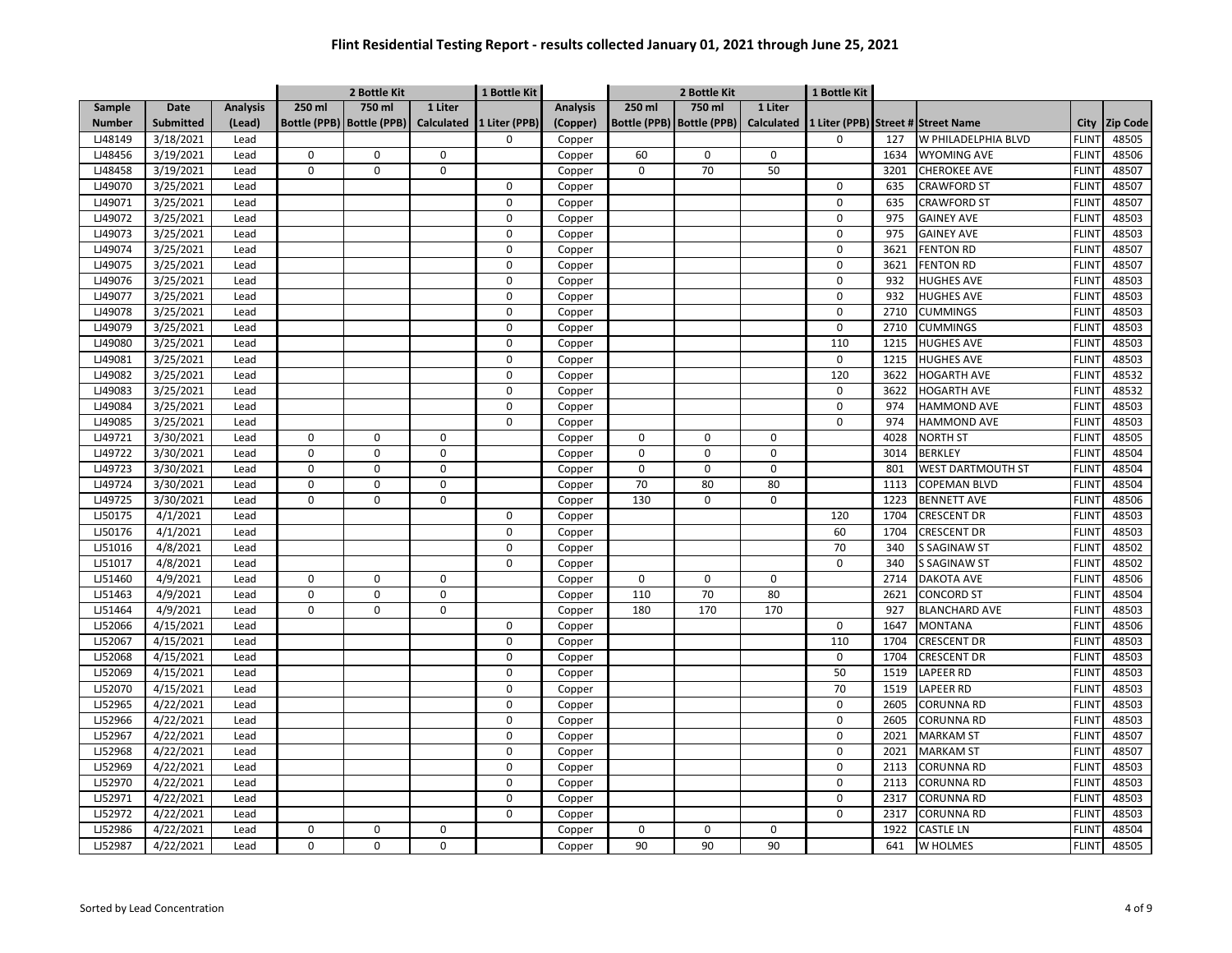|               |                  |                 | 2 Bottle Kit |                             |             | 1 Bottle Kit  |                 |             | 2 Bottle Kit                |                   | 1 Bottle Kit |      |                                    |              |                 |
|---------------|------------------|-----------------|--------------|-----------------------------|-------------|---------------|-----------------|-------------|-----------------------------|-------------------|--------------|------|------------------------------------|--------------|-----------------|
| Sample        | <b>Date</b>      | <b>Analysis</b> | 250 ml       | 750 ml                      | 1 Liter     |               | <b>Analysis</b> | 250 ml      | 750 ml                      | 1 Liter           |              |      |                                    |              |                 |
| <b>Number</b> | <b>Submitted</b> | (Lead)          |              | Bottle (PPB)   Bottle (PPB) | Calculated  | 1 Liter (PPB) | (Copper)        |             | Bottle (PPB)   Bottle (PPB) | <b>Calculated</b> |              |      | 1 Liter (PPB) Street # Street Name | City         | <b>Zip Code</b> |
| LJ52988       | 4/22/2021        | Lead            | 0            | 0                           | 0           |               | Copper          | 0           | $\Omega$                    | 0                 |              | 3606 | <b>HOLLY AVE</b>                   | <b>FLINT</b> | 48506           |
| LJ52989       | 4/22/2021        | Lead            | $\mathbf 0$  | $\mathbf 0$                 | $\mathbf 0$ |               | Copper          | $\mathbf 0$ | $\Omega$                    | $\mathbf 0$       |              | 3301 | <b>MALLERY ST</b>                  | <b>FLINT</b> | 48504           |
| LJ52990       | 4/22/2021        | Lead            | 0            | 0                           | 0           |               | Copper          | $\mathbf 0$ | $\Omega$                    | $\mathbf 0$       |              | 2013 | <b>SEYMOUR ST</b>                  | <b>FLINT</b> | 48503           |
| LJ52991       | 4/22/2021        | Lead            | $\Omega$     | $\Omega$                    | $\Omega$    |               | Copper          | 90          | 90                          | 90                |              | 316  | W BUNDY AVE                        | <b>FLINT</b> | 48505           |
| LJ52992       | 4/22/2021        | Lead            | $\pmb{0}$    | 0                           | $\mathbf 0$ |               | Copper          | $\mathbf 0$ | $\Omega$                    | $\mathsf 0$       |              | 3211 | <b>FRANKLIN AVE</b>                | <b>FLINT</b> | 48506           |
| LJ53450       | 4/27/2021        | Lead            | 0            | 0                           | 0           |               | Copper          | 50          | $\Omega$                    | $\mathbf 0$       |              | 2023 | <b>MILLER RD</b>                   | <b>FLINT</b> | 48503           |
| LJ53451       | 4/27/2021        | Lead            | 0            | 0                           | 0           |               | Copper          | $\mathbf 0$ | $\Omega$                    | $\mathbf 0$       |              | 3901 | HAMMERBERG RD C6                   | <b>FLINT</b> | 48507           |
| LJ53778       | 4/29/2021        | Lead            |              |                             |             | $\mathbf 0$   | Copper          |             |                             |                   | 0            | 2805 | <b>BRANDON ST</b>                  | <b>FLINT</b> | 48503           |
| LJ53999       | 4/30/2021        | Lead            | 0            | 0                           | 0           |               | Copper          | $\mathbf 0$ | 0                           | 0                 |              | 5075 | <b>ROBERTS DR</b>                  | <b>FLINT</b> | 48506           |
| LJ54908       | 5/6/2021         | Lead            |              |                             |             | $\mathbf 0$   | Copper          |             |                             |                   | 0            | 2714 | <b>BRANDON ST</b>                  | <b>FLINT</b> | 48503           |
| LJ54909       | 5/6/2021         | Lead            |              |                             |             | 0             | Copper          |             |                             |                   | 0            | 2714 | <b>BRANDON ST</b>                  | <b>FLINT</b> | 48503           |
| LJ54910       | 5/6/2021         | Lead            |              |                             |             | $\mathbf 0$   | Copper          |             |                             |                   | 0            | 1312 | N LYNCH ST                         | <b>FLINT</b> | 48506           |
| LJ54911       | 5/6/2021         | Lead            |              |                             |             | $\pmb{0}$     | Copper          |             |                             |                   | 0            | 1312 | N LYNCH ST                         | <b>FLINT</b> | 48506           |
| LJ54912       | 5/6/2021         | Lead            |              |                             |             | $\mathbf 0$   | Copper          |             |                             |                   | 0            | 2225 | W COURT ST                         | <b>FLINT</b> | 48503           |
| LJ54913       | 5/6/2021         | Lead            |              |                             |             | $\mathbf 0$   | Copper          |             |                             |                   | 0            | 2225 | <b>W COURT ST</b>                  | <b>FLINT</b> | 48503           |
| LJ54915       | 5/6/2021         | Lead            |              |                             |             | $\mathbf 0$   | Copper          |             |                             |                   | 0            | 807  | E 2ND ST                           | <b>FLINT</b> | 48503           |
| LJ54916       | 5/6/2021         | Lead            |              |                             |             | $\mathbf 0$   | Copper          |             |                             |                   | 0            | 1638 | <b>S SAGINAW ST</b>                | <b>FLINT</b> | 48503           |
| LJ54917       | 5/6/2021         | Lead            |              |                             |             | $\pmb{0}$     | Copper          |             |                             |                   | 0            | 1638 | <b>S SAGINAW ST</b>                | <b>FLINT</b> | 48503           |
| LJ54918       | 5/6/2021         | Lead            |              |                             |             | $\mathbf 0$   | Copper          |             |                             |                   | 0            | 1517 | N GRAND TRAVERSE ST                | <b>FLINT</b> | 48503           |
| LJ54919       | 5/6/2021         | Lead            |              |                             |             | $\mathbf 0$   | Copper          |             |                             |                   | 0            | 1517 | N GRAND TRAVERSE ST                | <b>FLINT</b> | 48503           |
| LJ54920       | 5/6/2021         | Lead            |              |                             |             | $\mathbf 0$   | Copper          |             |                             |                   | 0            | 2021 | <b>UTAH AVE</b>                    | <b>FLINT</b> | 48506           |
| LJ54921       | 5/6/2021         | Lead            |              |                             |             | $\Omega$      | Copper          |             |                             |                   | 0            | 2021 | <b>UTAH AVE</b>                    | <b>FLINT</b> | 48506           |
| LJ54922       | 5/6/2021         | Lead            |              |                             |             | $\mathbf 0$   | Copper          |             |                             |                   | 0            | 4601 | <b>RED ARROW RD</b>                | <b>FLINT</b> | 48507           |
| LJ54923       | 5/6/2021         | Lead            |              |                             |             | $\pmb{0}$     | Copper          |             |                             |                   | 0            | 4601 | <b>RED ARROW RD</b>                | <b>FLINT</b> | 48507           |
| LJ54924       | 5/6/2021         | Lead            |              |                             |             | $\mathbf 0$   | Copper          |             |                             |                   | 0            | 2133 | <b>CARTIER ST</b>                  | <b>FLINT</b> | 48504           |
| LJ54925       | 5/6/2021         | Lead            |              |                             |             | $\Omega$      | Copper          |             |                             |                   | $\Omega$     | 2133 | <b>CARTIER ST</b>                  | <b>FLINT</b> | 48504           |
| LJ54926       | 5/6/2021         | Lead            |              |                             |             | $\mathbf 0$   | Copper          |             |                             |                   | 0            | 950  | N CHEVROLET AVE                    | <b>FLINT</b> | 48504           |
| LJ54927       | 5/6/2021         | Lead            |              |                             |             | 0             | Copper          |             |                             |                   | 0            | 950  | N CHEVROLET AVE                    | <b>FLINT</b> | 48504           |
| LJ55109       | 5/7/2021         | Lead            | 0            | $\mathbf 0$                 | $\mathbf 0$ |               | Copper          | $\mathbf 0$ | $\mathbf 0$                 | 0                 |              | 1815 | <b>TERRACE DR</b>                  | <b>FLINT</b> | 48507           |
| LJ55456       | 5/11/2021        | Lead            |              |                             |             | 0             | Copper          |             |                             |                   | 0            | 2013 | <b>KANSAS AVE</b>                  | <b>FLINT</b> | 48506           |
| LJ55457       | 5/11/2021        | Lead            |              |                             |             | $\mathbf 0$   | Copper          |             |                             |                   | 0            | 2013 | <b>KANSAS AVE</b>                  | <b>FLINT</b> | 48506           |
| LJ55459       | 5/11/2021        | Lead            |              |                             |             | $\mathbf 0$   | Copper          |             |                             |                   | 0            | 3110 | <b>S GRAND TRAVERSE</b>            | <b>FLINT</b> | 48507           |
| LJ55462       | 5/11/2021        | Lead            |              |                             |             | $\mathbf 0$   | Copper          |             |                             |                   | 0            | 210  | E LIVINGSTON DR                    | <b>FLINT</b> | 48503           |
| LJ55463       | 5/11/2021        | Lead            |              |                             |             | $\mathbf 0$   | Copper          |             |                             |                   | 0            | 210  | E LIVINGSTON DR                    | <b>FLINT</b> | 48503           |
| LJ55464       | 5/11/2021        | Lead            |              |                             |             | 0             | Copper          |             |                             |                   | 0            | 1409 | LAPEER                             | <b>FLINT</b> | 48503           |
| LJ55465       | 5/11/2021        | Lead            |              |                             |             | $\mathbf 0$   | Copper          |             |                             |                   | 0            | 1409 | LAPEER                             | <b>FLINT</b> | 48503           |
| LJ55466       | 5/11/2021        | Lead            |              |                             |             | $\pmb{0}$     | Copper          |             |                             |                   | 0            | 1109 | LAPEER                             | <b>FLINT</b> | 48503           |
| LJ55467       | 5/11/2021        | Lead            |              |                             |             | $\mathbf 0$   | Copper          |             |                             |                   | 0            | 1109 | LAPEER                             | <b>FLINT</b> | 48503           |
| LJ55468       | 5/11/2021        | Lead            |              |                             |             | $\pmb{0}$     | Copper          |             |                             |                   | $\Omega$     | 1208 | <b>4TH AVE</b>                     | <b>FLINT</b> | 48504           |
| LJ55469       | 5/11/2021        | Lead            |              |                             |             | $\mathbf 0$   | Copper          |             |                             |                   | 0            | 1208 | <b>4TH AVE</b>                     | <b>FLINT</b> | 48504           |
| LJ55470       | 5/11/2021        | Lead            |              |                             |             | $\Omega$      | Copper          |             |                             |                   | 0            | 2214 | THOM ST                            | <b>FLINT</b> | 48506           |
| LJ55471       | 5/11/2021        | Lead            |              |                             |             | $\mathbf 0$   | Copper          |             |                             |                   | 70           | 2214 | THOM ST                            | <b>FLINT</b> | 48506           |
| LJ55472       | 5/11/2021        | Lead            |              |                             |             | $\Omega$      | Copper          |             |                             |                   | 0            | 314  | W ELEVENTH AVE                     | <b>FLINT</b> | 48503           |
| LJ55473       | 5/11/2021        | Lead            |              |                             |             | $\Omega$      | Copper          |             |                             |                   | 0            | 314  | <b>W ELEVENTH AVE</b>              | <b>FLINT</b> | 48503           |
| LJ55474       | 5/11/2021        | Lead            |              |                             |             | $\Omega$      | Copper          |             |                             |                   | 0            | 1351 | <b>DAVISON RD</b>                  | <b>FLINT</b> | 48506           |
| LJ55475       | 5/11/2021        | Lead            |              |                             |             | $\mathbf 0$   | Copper          |             |                             |                   | 0            | 1351 | <b>DAVISON RD</b>                  | <b>FLINT</b> | 48506           |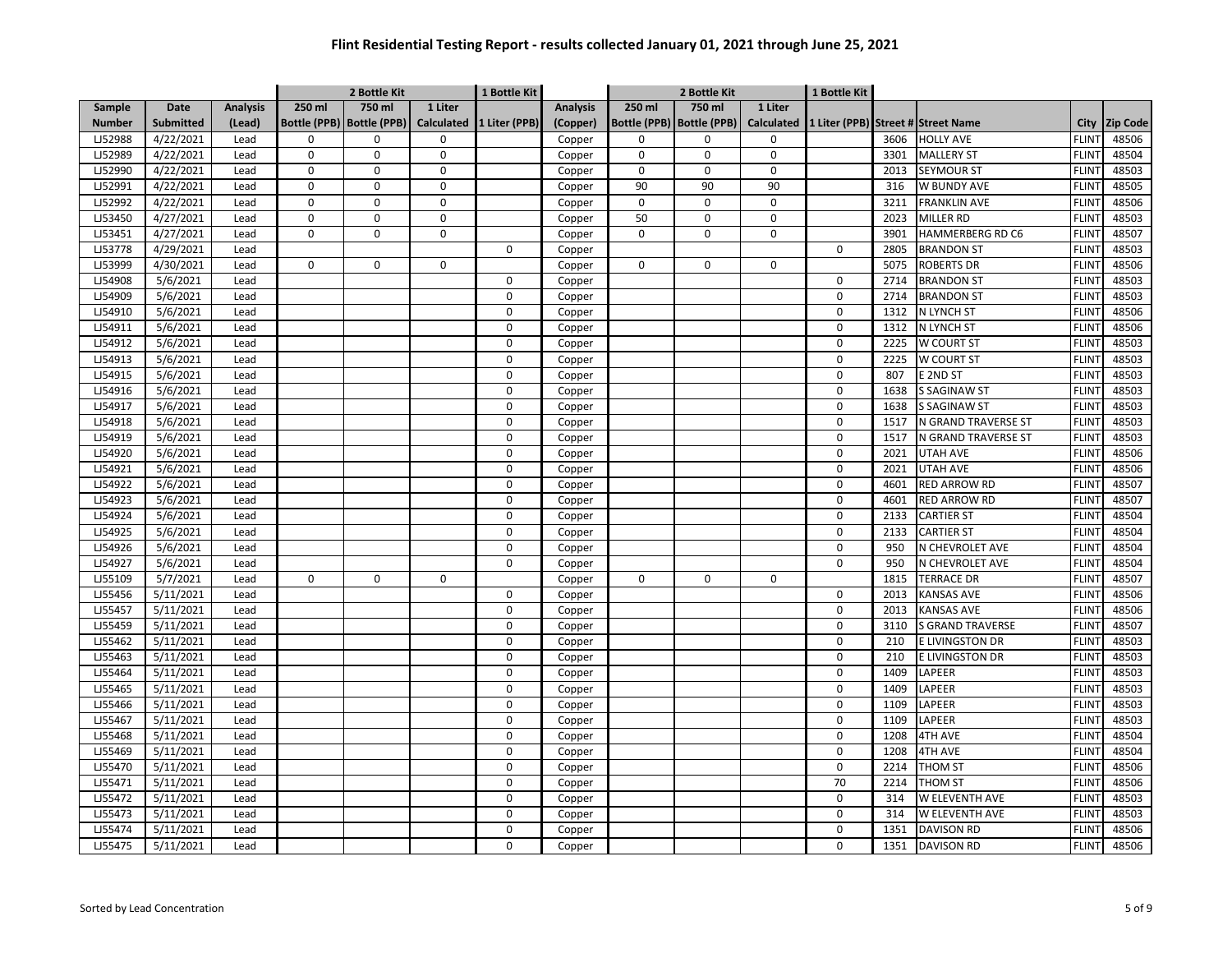|               |                  |                 |                             | 2 Bottle Kit |                   | 1 Bottle Kit  |                 | 2 Bottle Kit |                             |                   | 1 Bottle Kit |      |                                    |              |                 |
|---------------|------------------|-----------------|-----------------------------|--------------|-------------------|---------------|-----------------|--------------|-----------------------------|-------------------|--------------|------|------------------------------------|--------------|-----------------|
| Sample        | Date             | <b>Analysis</b> | 250 ml                      | $750$ ml     | 1 Liter           |               | <b>Analysis</b> | 250 ml       | 750 ml                      | 1 Liter           |              |      |                                    |              |                 |
| <b>Number</b> | <b>Submitted</b> | (Lead)          | Bottle (PPB)   Bottle (PPB) |              | <b>Calculated</b> | 1 Liter (PPB) | (Copper)        |              | Bottle (PPB)   Bottle (PPB) | <b>Calculated</b> |              |      | 1 Liter (PPB) Street # Street Name | City         | <b>Zip Code</b> |
| LJ55476       | 5/11/2021        | Lead            |                             |              |                   | $\Omega$      | Copper          |              |                             |                   | 0            | 518  | GREENFIELD                         | <b>FLINT</b> | 48503           |
| LJ55477       | 5/11/2021        | Lead            |                             |              |                   | $\mathbf 0$   | Copper          |              |                             |                   | 0            | 518  | GREENFIELD                         | <b>FLINT</b> | 48503           |
| LJ55478       | 5/11/2021        | Lead            |                             |              |                   | $\mathbf 0$   | Copper          |              |                             |                   | 0            | 919  | COPEMAN BLVD                       | <b>FLINT</b> | 48504           |
| LJ55481       | 5/11/2021        | Lead            |                             |              |                   | 0             | Copper          |              |                             |                   | 0            | 1720 | <b>PENOYER</b>                     | <b>FLINT</b> | 48506           |
| LJ55482       | 5/11/2021        | Lead            | $\mathbf 0$                 | $\Omega$     | 0                 |               | Copper          | 0            | $\Omega$                    | $\mathbf 0$       |              | 230  | W BISHOP ST                        | <b>FLINT</b> | 48505           |
| LJ55484       | 5/11/2021        | Lead            | $\mathbf 0$                 | $\mathbf 0$  | $\mathbf 0$       |               | Copper          | $\Omega$     | 0                           | $\mathbf 0$       |              | 2419 | <b>LEVERN ST</b>                   | <b>FLINT</b> | 48506           |
| LJ55921       | 5/13/2021        | Lead            |                             |              |                   | 0             | Copper          |              |                             |                   | $\Omega$     | 2309 | LIETH                              | <b>FLINT</b> | 48506           |
| LJ55922       | 5/13/2021        | Lead            |                             |              |                   | $\Omega$      | Copper          |              |                             |                   | 0            | 2309 | LIETH                              | <b>FLINT</b> | 48506           |
| LJ55935       | 5/13/2021        | Lead            |                             |              |                   | 0             | Copper          |              |                             |                   | $\Omega$     | 1801 | <b>BEGOLE ST</b>                   | <b>FLINT</b> | 48503           |
| LJ55936       | 5/13/2021        | Lead            |                             |              |                   | 0             | Copper          |              |                             |                   | $\mathbf 0$  | 1801 | <b>BEGOLE ST</b>                   | <b>FLINT</b> | 48503           |
| LJ55937       | 5/13/2021        | Lead            |                             |              |                   | 0             | Copper          |              |                             |                   | 0            | 713  | N GD TRAVERSE                      | <b>FLINT</b> | 48503           |
| LJ55938       | 5/13/2021        | Lead            |                             |              |                   | $\mathbf 0$   | Copper          |              |                             |                   | $\mathbf 0$  | 713  | N GD TRAVERSE                      | <b>FLINT</b> | 48503           |
| LJ55940       | 5/13/2021        | Lead            |                             |              |                   | $\mathbf 0$   | Copper          |              |                             |                   | 0            | 2007 | <b>WEAVER ST</b>                   | <b>FLINT</b> | 48506           |
| LJ56588       | 5/18/2021        | Lead            | $\mathbf 0$                 | 0            | $\mathbf 0$       |               | Copper          | 0            | 0                           | $\mathbf 0$       |              | 3709 | TWILIGHT DR                        | <b>FLINT</b> | 48506           |
| LJ56589       | 5/18/2021        | Lead            | $\mathbf 0$                 | 0            | $\mathbf 0$       |               | Copper          | 0            | $\Omega$                    | $\mathbf 0$       |              | 3602 | <b>PITKIN AVE</b>                  | <b>FLINT</b> | 48506           |
| LJ56590       | 5/18/2021        | Lead            | $\mathbf 0$                 | 0            | $\mathbf 0$       |               | Copper          | 60           | 0                           | $\mathbf 0$       |              | 715  | LOCHHEAD AVE                       | <b>FLINT</b> | 48507           |
| LJ56591       | 5/18/2021        | Lead            | $\mathbf 0$                 | $\Omega$     | $\mathbf 0$       |               | Copper          | 0            | $\Omega$                    | $\mathbf 0$       |              | 1316 | W HOME AVE                         | <b>FLINT</b> | 48505           |
| LJ56592       | 5/18/2021        | Lead            | $\pmb{0}$                   | 0            | 0                 |               | Copper          | 0            | 0                           | $\mathsf 0$       |              | 2018 | <b>CANNIFF ST</b>                  | <b>FLINT</b> | 48504           |
| LJ56593       | 5/18/2021        | Lead            | $\pmb{0}$                   | $\mathbf 0$  | $\mathbf 0$       |               | Copper          | 0            | 0                           | $\overline{0}$    |              | 5702 | <b>GRIGGS DR</b>                   | <b>FLINT</b> | 48504           |
| LJ56594       | 5/18/2021        | Lead            | $\pmb{0}$                   | 0            | $\pmb{0}$         |               | Copper          | 0            | 50                          | $\mathbf 0$       |              | 1515 | <b>ANGREE AVE</b>                  | <b>FLINT</b> | 48503           |
| LJ57034       | 5/20/2021        | Lead            |                             |              |                   | 0             | Copper          |              |                             |                   | 0            | 3427 | <b>MASON</b>                       | <b>FLINT</b> | 48505           |
| LJ57035       | 5/20/2021        | Lead            |                             |              |                   | $\mathbf 0$   | Copper          |              |                             |                   | 0            | 3427 | <b>MASON</b>                       | <b>FLINT</b> | 48505           |
| LJ57036       | 5/20/2021        | Lead            |                             |              |                   | $\Omega$      | Copper          |              |                             |                   | 100          | 245  | E BELVIDERE                        | <b>FLINT</b> | 48503           |
| LJ57037       | 5/20/2021        | Lead            |                             |              |                   | $\Omega$      | Copper          |              |                             |                   | 0            | 245  | E BELVIDERE                        | <b>FLINT</b> | 48503           |
| LJ57038       | 5/20/2021        | Lead            |                             |              |                   | $\Omega$      | Copper          |              |                             |                   | 0            | 1730 | KANSAS                             | <b>FLINT</b> | 48506           |
| LJ57039       | 5/20/2021        | Lead            |                             |              |                   | $\Omega$      | Copper          |              |                             |                   | $\Omega$     | 1730 | <b>KANSAS</b>                      | <b>FLINT</b> | 48506           |
| LJ57040       | 5/20/2021        | Lead            |                             |              |                   | $\mathbf 0$   | Copper          |              |                             |                   | 0            | 725  | <b>WESTCOMBE AVE</b>               | <b>FLINT</b> | 48503           |
| LJ57041       | 5/20/2021        | Lead            |                             |              |                   | 0             | Copper          |              |                             |                   | 0            | 725  | <b>WESTCOMBE AVE</b>               | <b>FLINT</b> | 48503           |
| LJ57042       | 5/20/2021        | Lead            |                             |              |                   | 0             | Copper          |              |                             |                   | 0            | 804  | EAST 9TH ST                        | <b>FLINT</b> | 48503           |
| LJ57043       | 5/20/2021        | Lead            |                             |              |                   | 0             | Copper          |              |                             |                   | 0            | 804  | <b>EAST 9TH ST</b>                 | <b>FLINT</b> | 48503           |
| LJ57044       | 5/20/2021        | Lead            |                             |              |                   | $\pmb{0}$     | Copper          |              |                             |                   | 50           | 1361 | LAPEER RD                          | <b>FLINT</b> | 48503           |
| LJ57045       | 5/20/2021        | Lead            |                             |              |                   | 0             | Copper          |              |                             |                   | 0            | 1361 | LAPEER RD                          | <b>FLINT</b> | 48503           |
| LJ57046       | 5/20/2021        | Lead            |                             |              |                   | 0             | Copper          |              |                             |                   | 0            | 3402 | <b>MASON</b>                       | <b>FLINT</b> | 48505           |
| LJ57047       | 5/20/2021        | Lead            |                             |              |                   | 0             | Copper          |              |                             |                   | 0            | 3402 | <b>MASON</b>                       | <b>FLINT</b> | 48505           |
| LJ57555       | 5/25/2021        | Lead            | 0                           | $\Omega$     | 0                 |               | Copper          | $\mathsf 0$  | $\Omega$                    | $\mathbf 0$       |              | 1222 | <b>ELDORADO DR</b>                 | <b>FLINT</b> | 48504           |
| LJ57556       | 5/25/2021        | Lead            | $\mathbf 0$                 | $\mathbf 0$  | $\mathbf 0$       |               | Copper          | 50           | 100                         | 90                |              | 834  | <b>FRANK ST</b>                    | <b>FLINT</b> | 48504           |
| LJ57561       | 5/25/2021        | Lead            | $\pmb{0}$                   | 0            | 0                 |               | Copper          | 0            | 0                           | $\mathsf 0$       |              | 902  | <b>BROOKHOLLOW CT 1C</b>           | <b>FLINT</b> | 48503           |
| LJ57562       | 5/25/2021        | Lead            | $\mathbf 0$                 | $\mathbf 0$  | 0                 |               | Copper          | $\Omega$     | $\mathbf 0$                 | $\mathbf 0$       |              | 2014 | SANTA BARABRA DR                   | <b>FLINT</b> | 48504           |
| LJ57589       | 5/25/2021        | Lead            |                             |              |                   | $\Omega$      | Copper          |              |                             |                   | 0            | 522  | E ALMA                             | <b>FLINT</b> | 48505           |
| LJ57590       | 5/25/2021        | Lead            |                             |              |                   | $\Omega$      | Copper          |              |                             |                   | 0            | 522  | E ALMA                             | <b>FLINT</b> | 48505           |
| LJ57591       | 5/25/2021        | Lead            |                             |              |                   | $\Omega$      | Copper          |              |                             |                   | 0            | 1113 | LAPEER RD                          | <b>FLINT</b> | 48503           |
| LJ57592       | 5/25/2021        | Lead            |                             |              |                   | $\Omega$      | Copper          |              |                             |                   | 0            | 1113 | LAPEER RD                          | <b>FLINT</b> | 48503           |
| LJ57593       | 5/25/2021        | Lead            |                             |              |                   | $\Omega$      | Copper          |              |                             |                   | 0            | 722  | N GRAND TRAVERS                    | <b>FLINT</b> | 48503           |
| LJ57594       | 5/25/2021        | Lead            |                             |              |                   | $\Omega$      | Copper          |              |                             |                   | 0            | 722  | N GRAND TRAVERS                    | <b>FLINT</b> | 48503           |
| LJ57595       | 5/25/2021        | Lead            |                             |              |                   | $\Omega$      | Copper          |              |                             |                   | 90           | 1505 | LAPEER RD                          | <b>FLINT</b> | 48503           |
| LJ57596       | 5/25/2021        | Lead            |                             |              |                   | $\Omega$      | Copper          |              |                             |                   | 50           | 1505 | <b>LAPEER RD</b>                   | <b>FLINT</b> | 48503           |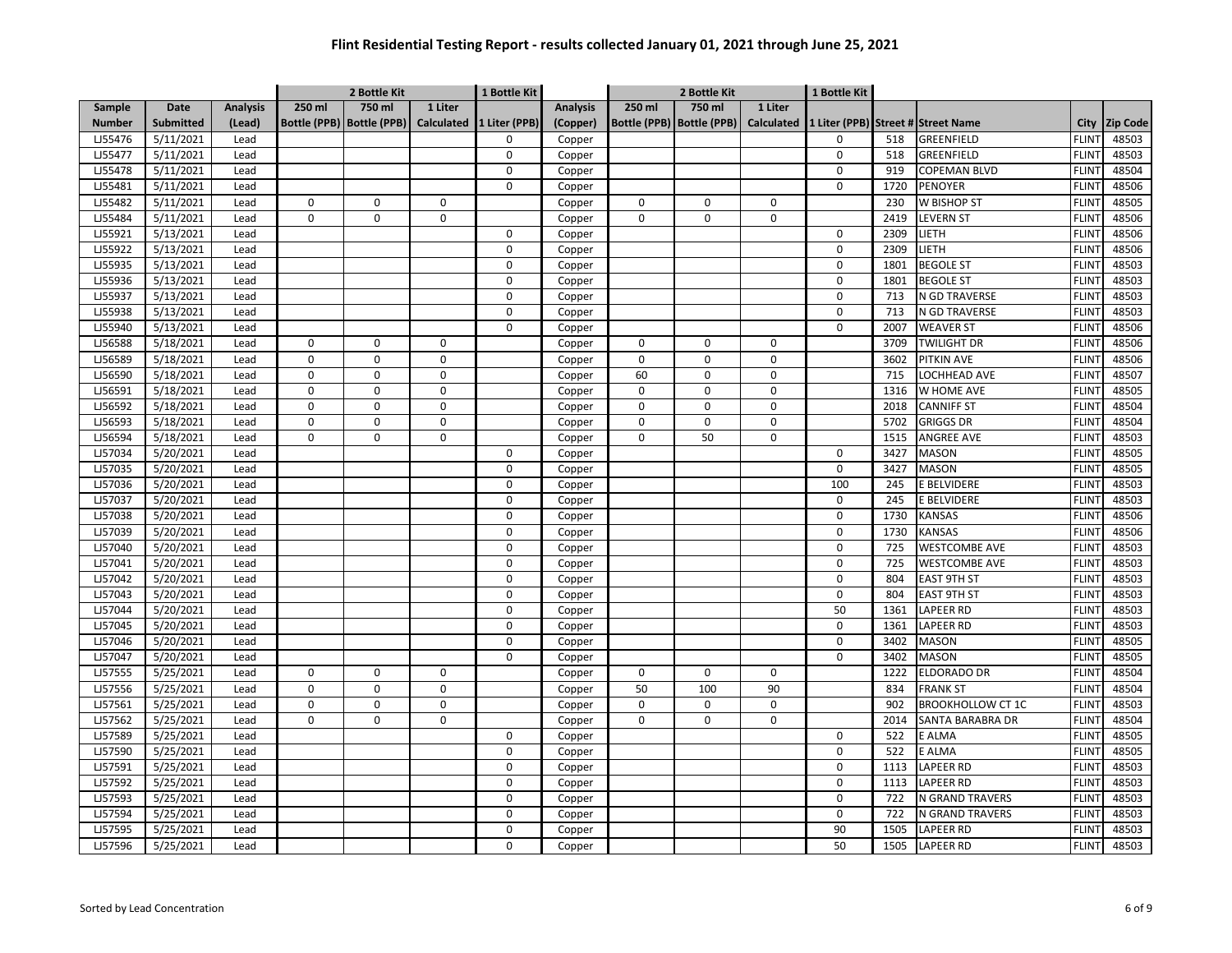|               |                  |                 |              | 2 Bottle Kit                |                   | 1 Bottle Kit  |                 | 2 Bottle Kit |                             |                   | 1 Bottle Kit |      |                                    |              |                 |
|---------------|------------------|-----------------|--------------|-----------------------------|-------------------|---------------|-----------------|--------------|-----------------------------|-------------------|--------------|------|------------------------------------|--------------|-----------------|
| Sample        | <b>Date</b>      | <b>Analysis</b> | 250 ml       | 750 ml                      | 1 Liter           |               | <b>Analysis</b> | 250 ml       | 750 ml                      | 1 Liter           |              |      |                                    |              |                 |
| <b>Number</b> | <b>Submitted</b> | (Lead)          |              | Bottle (PPB)   Bottle (PPB) | <b>Calculated</b> | 1 Liter (PPB) | (Copper)        |              | Bottle (PPB)   Bottle (PPB) | <b>Calculated</b> |              |      | 1 Liter (PPB) Street # Street Name | City         | <b>Zip Code</b> |
| LJ57597       | 5/25/2021        | Lead            |              |                             |                   | 0             | Copper          |              |                             |                   | $\Omega$     | 2618 | <b>SWAYZE ST</b>                   | <b>FLINT</b> | 48503           |
| LJ57598       | 5/25/2021        | Lead            |              |                             |                   | 0             | Copper          |              |                             |                   | 0            | 2618 | <b>SWAYZE ST</b>                   | <b>FLINT</b> | 48503           |
| LJ57599       | 5/25/2021        | Lead            |              |                             |                   | $\Omega$      | Copper          |              |                             |                   | 0            | 1359 | LAPEER RD                          | <b>FLINT</b> | 48503           |
| LJ57600       | 5/25/2021        | Lead            |              |                             |                   | $\Omega$      | Copper          |              |                             |                   | 0            | 1359 | LAPEER RD                          | <b>FLINT</b> | 48503           |
| LJ57601       | 5/25/2021        | Lead            |              |                             |                   | $\Omega$      | Copper          |              |                             |                   | 0            | 438  | <b>PAGE ST</b>                     | <b>FLINT</b> | 48505           |
| LJ57602       | 5/25/2021        | Lead            |              |                             |                   | $\Omega$      | Copper          |              |                             |                   | 0            | 438  | <b>PAGE ST</b>                     | <b>FLINT</b> | 48505           |
| LJ57604       | 5/25/2021        | Lead            |              |                             |                   | $\Omega$      | Copper          |              |                             |                   | 0            | 3102 | <b>BARTH ST</b>                    | <b>FLINT</b> | 48504           |
| LJ57605       | 5/25/2021        | Lead            |              |                             |                   | $\Omega$      | Copper          |              |                             |                   | 90           | 870  | <b>TACKEN ST</b>                   | <b>FLINT</b> | 48532           |
| LJ57606       | 5/25/2021        | Lead            |              |                             |                   | 0             | Copper          |              |                             |                   | $\Omega$     | 870  | TACKEN ST                          | <b>FLINT</b> | 48532           |
| LJ57607       | 5/25/2021        | Lead            |              |                             |                   | 0             | Copper          |              |                             |                   | 0            | 1129 | <b>HUGHES AVE</b>                  | <b>FLINT</b> | 48503           |
| LJ57608       | 5/25/2021        | Lead            |              |                             |                   | 0             | Copper          |              |                             |                   | $\mathbf 0$  | 1129 | <b>HUGHES AVE</b>                  | <b>FLINT</b> | 48503           |
| LJ57610       | 5/25/2021        | Lead            |              |                             |                   | 0             | Copper          |              |                             |                   | 0            | 1109 | LAPEER                             | <b>FLINT</b> | 48503           |
| LJ58241       | 5/28/2021        | Lead            | $\mathbf 0$  | 0                           | $\mathbf 0$       |               | Copper          | $\mathbf 0$  | 0                           | 0                 |              | 902  | <b>BROOKHOLLOW CT APT 1D</b>       | <b>FLINT</b> | 48503           |
| LJ58340       | 6/1/2021         | Lead            |              |                             |                   | 0             | Copper          |              |                             |                   | 0            | 948  | <b>MIDDLETON ST</b>                | <b>FLINT</b> | 48503           |
| LJ58341       | 6/1/2021         | Lead            |              |                             |                   | 0             | Copper          |              |                             |                   | $\Omega$     | 948  | <b>MIDDLETON ST</b>                | <b>FLINT</b> | 48503           |
| LJ58342       | 6/1/2021         | Lead            |              |                             |                   | 0             | Copper          |              |                             |                   | 60           | 1019 | CHURCH ST                          | <b>FLINT</b> | 48502           |
| LJ58344       | 6/1/2021         | Lead            |              |                             |                   | 0             | Copper          |              |                             |                   | $\mathbf 0$  | 134  | COMMONWEALTH                       | <b>FLINT</b> | 48503           |
| LJ58345       | 6/1/2021         | Lead            |              |                             |                   | $\mathbf 0$   | Copper          |              |                             |                   | $\Omega$     | 134  | COMMONWEALTH                       | <b>FLINT</b> | 48503           |
| LJ58348       | 6/1/2021         | Lead            |              |                             |                   | 0             | Copper          |              |                             |                   | $\mathbf 0$  | 403  | W SIXTH ST                         | <b>FLINT</b> | 48503           |
| LJ58349       | 6/1/2021         | Lead            |              |                             |                   | $\mathbf 0$   | Copper          |              |                             |                   | 0            | 403  | W SIXTH ST                         | <b>FLINT</b> | 48503           |
| LJ58350       | 6/1/2021         | Lead            | $\mathbf 0$  | 0                           | $\mathbf 0$       |               | Copper          | $\mathbf 0$  | $\mathbf 0$                 | 0                 |              | 902  | <b>BROOKHALOW CT APT 2D</b>        | <b>FLINT</b> | 48503           |
| LJ59690       | 6/8/2021         | Lead            |              |                             |                   | 0             | Copper          |              |                             |                   | $\Omega$     | 3201 | LAPEER RD                          | <b>FLINT</b> | 48503           |
| LJ59693       | 6/8/2021         | Lead            |              |                             |                   | $\Omega$      | Copper          |              |                             |                   | 0            | 3201 | <b>LAPEER RD</b>                   | <b>FLINT</b> | 48503           |
| LJ59695       | 6/8/2021         | Lead            |              |                             |                   | $\Omega$      | Copper          |              |                             |                   | $\Omega$     | 209  | W MCCLELLAN ST                     | <b>FLINT</b> | 48505           |
| LJ60439       | 6/10/2021        | Lead            |              |                             |                   | $\Omega$      | Copper          |              |                             |                   | 0            | 1633 | N SAGINAW ST                       | <b>FLINT</b> | 48503           |
| LJ60440       | 6/10/2021        | Lead            |              |                             |                   | $\Omega$      | Copper          |              |                             |                   | $\Omega$     | 1633 | N SAGINAW ST                       | <b>FLINT</b> | 48503           |
| LJ60441       | 6/10/2021        | Lead            |              |                             |                   | 0             | Copper          |              |                             |                   | 0            | 2930 | CIRCLE DR                          | <b>FLINT</b> | 48507           |
| LJ60442       | 6/10/2021        | Lead            |              |                             |                   | 0             | Copper          |              |                             |                   | 0            | 2930 | CIRCLE DR                          | <b>FLINT</b> | 48507           |
| LJ60905       | 6/11/2021        | Lead            | 0            | 0                           | 0                 |               | Copper          | 0            | 0                           | 0                 |              | 1701 | N DEXTER ST                        | <b>FLINT</b> | 48506           |
| LJ60906       | 6/11/2021        | Lead            | $\mathbf 0$  | $\mathbf 0$                 | $\mathbf 0$       |               | Copper          | $\mathbf 0$  | $\mathbf 0$                 | $\mathbf 0$       |              | 127  | RIVERBANK DR                       | <b>FLINT</b> | 48503           |
| LJ60907       | 6/11/2021        | Lead            | $\mathbf 0$  | $\mathbf 0$                 | $\mathbf 0$       |               | Copper          | 0            | 0                           | $\mathbf 0$       |              | 3709 | BEECHWOOD AVE                      | <b>FLINT</b> | 48506           |
| LJ60909       | 6/11/2021        | Lead            | 0            | 0                           | 0                 |               | Copper          | 0            | $\mathbf 0$                 | 0                 |              | 3710 | <b>DELAWARE AVE</b>                | <b>FLINT</b> | 48506           |
| LJ60910       | 6/11/2021        | Lead            | $\mathbf 0$  | 0                           | 0                 |               | Copper          | 70           | $\mathbf 0$                 | $\mathbf 0$       |              | 9139 | <b>BUNDY</b>                       | <b>FLINT</b> | 48505           |
| LJ60911       | 6/11/2021        | Lead            | $\pmb{0}$    | $\mathbf 0$                 | 0                 |               | Copper          | 0            | $\mathbf 0$                 | 0                 |              | 1025 | <b>BARRINGTON DR</b>               | <b>FLINT</b> | 48503           |
| LJ60912       | 6/11/2021        | Lead            | 0            | $\Omega$                    | 0                 |               | Copper          | 80           | $\mathbf 0$                 | 0                 |              | 1610 | RASPBERRY LANE                     | <b>FLINT</b> | 48507           |
| LJ61477       | 6/15/2021        | Lead            |              |                             |                   | 0             | Copper          |              |                             |                   | 0            | 343  | <b>WESTCOMBE</b>                   | <b>FLINT</b> | 48503           |
| LJ61478       | 6/15/2021        | Lead            |              |                             |                   | $\mathbf 0$   | Copper          |              |                             |                   | $\mathbf 0$  | 343  | <b>WESTCOMBE</b>                   | <b>FLINT</b> | 48503           |
| LJ61479       | 6/15/2021        | Lead            |              |                             |                   | 0             | Copper          |              |                             |                   | 0            | 2325 | <b>SWAYZE ST</b>                   | <b>FLINT</b> | 48503           |
| LJ63732       | 6/25/2021        | Lead            | $\pmb{0}$    | $\mathbf 0$                 | $\mathsf 0$       |               | Copper          | 0            | $\mathbf 0$                 | 0                 |              | 1922 | W STEWART RD                       | <b>FLINT</b> | $\mathbf 0$     |
| LJ43057       | 1/28/2021        | Lead            |              |                             |                   | $\mathbf{1}$  | Copper          |              |                             |                   | 0            | 410  | <b>E COURT</b>                     | <b>FLINT</b> | 48503           |
| LJ46029       | 3/2/2021         | Lead            |              |                             |                   | $\mathbf{1}$  | Copper          |              |                             |                   | 80           | 964  | <b>HUGHES AVE</b>                  | <b>FLINT</b> | 48502           |
| LJ47494       | 3/11/2021        | Lead            |              |                             |                   | $\mathbf{1}$  | Copper          |              |                             |                   | 0            | 2415 | CHICAGO BLVD                       | <b>FLINT</b> | 48507           |
| LJ47505       | 3/11/2021        | Lead            |              |                             |                   | $\mathbf{1}$  | Copper          |              |                             |                   | $\Omega$     | 428  | S SAGINAW                          | <b>FLIN</b>  | 48503           |
| LJ47506       | 3/11/2021        | Lead            |              |                             |                   | $\mathbf{1}$  | Copper          |              |                             |                   | 0            | 948  | <b>MAJOR ST</b>                    | <b>FLINT</b> | 48505           |
| LJ48136       | 3/18/2021        | Lead            |              |                             |                   | $\mathbf{1}$  | Copper          |              |                             |                   | 60           | 1610 | <b>CRESCENT DR</b>                 | <b>FLINT</b> | 48504           |
| LJ51466       | 4/9/2021         | Lead            | $\mathbf{1}$ | 0                           | 0                 |               | Copper          | 80           | 180                         | 160               |              | 740  | E PHILADELPHIA BLVD                | <b>FLINT</b> | 48503           |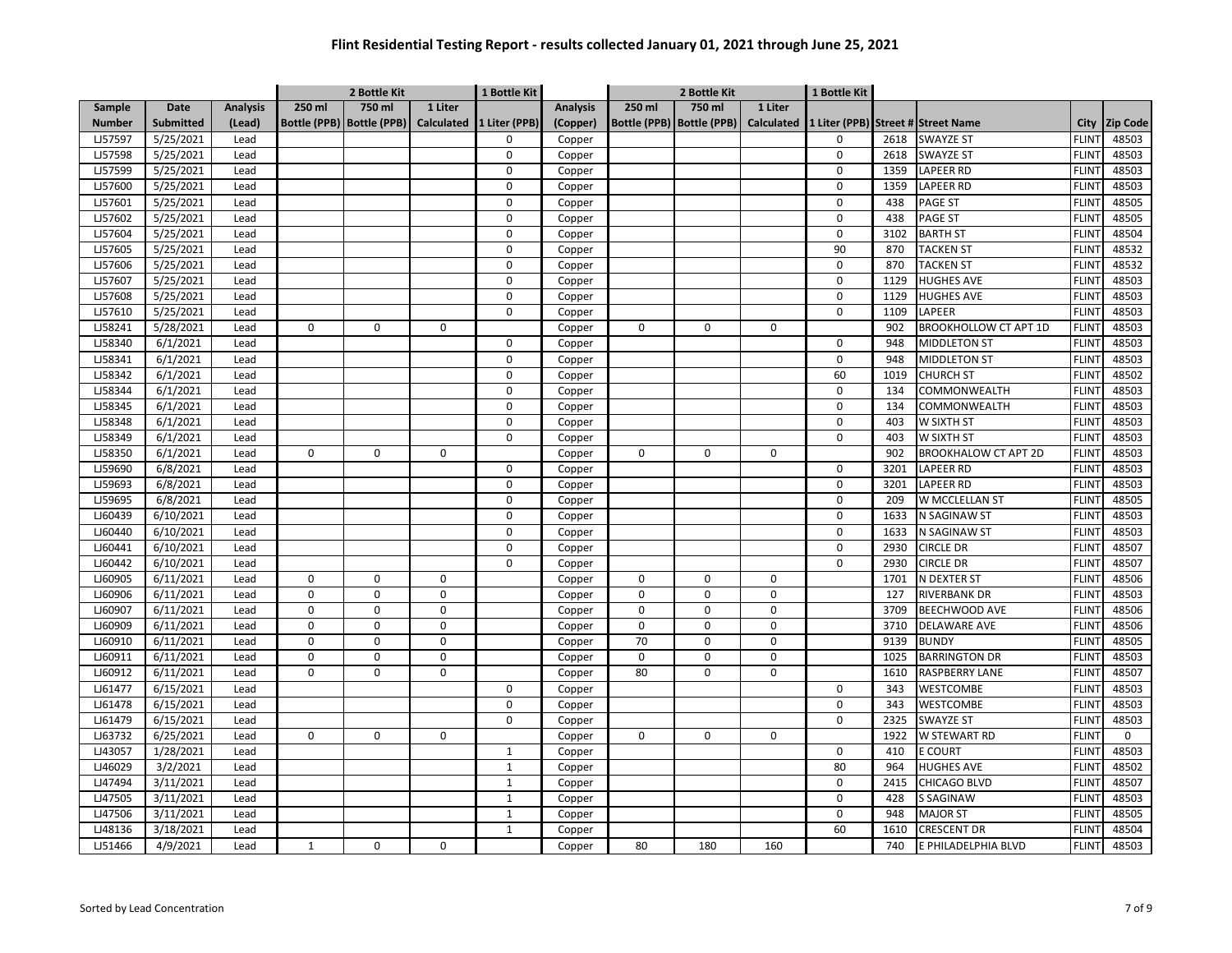|                |                  |                 |                | 2 Bottle Kit                |                   | 1 Bottle Kit   |                 | 2 Bottle Kit |                             |                   | 1 Bottle Kit |      |                                    |              |                 |
|----------------|------------------|-----------------|----------------|-----------------------------|-------------------|----------------|-----------------|--------------|-----------------------------|-------------------|--------------|------|------------------------------------|--------------|-----------------|
| Sample         | <b>Date</b>      | <b>Analysis</b> | 250 ml         | 750 ml                      | 1 Liter           |                | <b>Analysis</b> | 250 ml       | 750 ml                      | 1 Liter           |              |      |                                    |              |                 |
| <b>Number</b>  | <b>Submitted</b> | (Lead)          |                | Bottle (PPB)   Bottle (PPB) | <b>Calculated</b> | 1 Liter (PPB)  | (Copper)        |              | Bottle (PPB)   Bottle (PPB) | <b>Calculated</b> |              |      | 1 Liter (PPB) Street # Street Name | City         | <b>Zip Code</b> |
| LJ51728        | 4/13/2021        | Lead            | $\mathbf{1}$   | $\Omega$                    | $\Omega$          |                | Copper          | $\Omega$     | $\Omega$                    | 0                 |              | 4808 | <b>CLOVERLAWN DR</b>               | <b>FLINT</b> | 48503           |
| <b>LJ53777</b> | 4/29/2021        | Lead            |                |                             |                   | $\mathbf{1}$   | Copper          |              |                             |                   | 70           | 2805 | <b>BRANDON ST</b>                  | <b>FLINT</b> | 48503           |
| LJ55460        | 5/11/2021        | Lead            |                |                             |                   | $\mathbf 1$    | Copper          |              |                             |                   | 0            | 1505 | W SECOND ST                        | <b>FLINT</b> | 48505           |
| LJ55461        | 5/11/2021        | Lead            |                |                             |                   | $\mathbf{1}$   | Copper          |              |                             |                   | $\Omega$     | 1505 | W SECOND ST                        | <b>FLINT</b> | 48506           |
| LJ55483        | 5/11/2021        | Lead            | 0              | $\mathbf{1}$                | $\mathbf 0$       |                | Copper          | 0            | 80                          | 60                |              | 5602 | <b>BALDWIN BLVD</b>                | <b>FLINT</b> | 48507           |
| LJ55939        | 5/13/2021        | Lead            |                |                             |                   | $\mathbf{1}$   | Copper          |              |                             |                   | 0            | 2007 | <b>WEAVER ST</b>                   | <b>FLINT</b> | 48504           |
| LJ57560        | 5/25/2021        | Lead            | $\mathbf{1}$   | 0                           | 0                 |                | Copper          | 80           | 0                           | $\mathbf 0$       |              | 1510 | <b>RASPBERRY LANE</b>              | <b>FLINT</b> | 48503           |
| LJ57603        | 5/25/2021        | Lead            |                |                             |                   | $\mathbf{1}$   | Copper          |              |                             |                   | 70           | 3102 | <b>BARTH ST</b>                    | <b>FLINT</b> | 48502           |
| LJ57609        | 5/25/2021        | Lead            |                |                             |                   | $\mathbf{1}$   | Copper          |              |                             |                   | 0            | 1109 | LAPEER                             | <b>FLINT</b> | 48503           |
| LJ58343        | 6/1/2021         | Lead            |                |                             |                   | $\mathbf{1}$   | Copper          |              |                             |                   | 0            | 1019 | <b>CHURCH ST</b>                   | <b>FLINT</b> | 48503           |
| LJ58346        | 6/1/2021         | Lead            |                |                             |                   | $\mathbf{1}$   | Copper          |              |                             |                   | 50           | 2106 | LAPEER RD                          | <b>FLINT</b> | 48502           |
| LJ58347        | 6/1/2021         | Lead            |                |                             |                   | $\mathbf{1}$   | Copper          |              |                             |                   | $\mathbf 0$  | 2106 | <b>LAPEER RD</b>                   | <b>FLINT</b> | 48503           |
| LJ59691        | 6/8/2021         | Lead            |                |                             |                   | $1\,$          | Copper          |              |                             |                   | $\Omega$     | 702  | <b>CHURCH ST</b>                   | <b>FLINT</b> | 48502           |
| LJ61480        | 6/15/2021        | Lead            |                |                             |                   | $1\,$          | Copper          |              |                             |                   | 0            | 2325 | <b>SWAYZE ST</b>                   | <b>FLINT</b> | 48503           |
| LJ62089        | 6/17/2021        | Lead            |                |                             |                   | $\mathbf 1$    | Copper          |              |                             |                   | 50           | 1038 | <b>S GRAND TRAVERSE</b>            | <b>FLINT</b> | 48504           |
| LJ43056        | 1/28/2021        | Lead            |                |                             |                   | $\overline{2}$ | Copper          |              |                             |                   | 110          | 410  | <b>E COURT</b>                     | <b>FLINT</b> | 48505           |
| LJ44160        | 2/5/2021         | Lead            | $\overline{2}$ | $\overline{2}$              | $\overline{2}$    |                | Copper          | $\Omega$     | $\Omega$                    | $\mathbf 0$       |              | 1901 | <b>BEGOLE ST</b>                   | <b>FLINT</b> | 48503           |
| LJ44867        | 2/12/2021        | Lead            |                |                             |                   | $\overline{2}$ | Copper          |              |                             |                   | 0            | 754  | <b>ELYNDON</b>                     | <b>FLINT</b> | 48503           |
| LJ45166        | 2/19/2021        | Lead            |                |                             |                   | $\overline{2}$ | Copper          |              |                             |                   | 0            | 947  | <b>MANN AVE</b>                    | <b>FLINT</b> | 48505           |
| LJ46027        | 3/2/2021         | Lead            |                |                             |                   | $\overline{2}$ | Copper          |              |                             |                   | 0            | 964  | <b>HUGHES AVE</b>                  | <b>FLINT</b> | 48507           |
| LJ46031        | 3/2/2021         | Lead            |                |                             |                   | $\overline{2}$ | Copper          |              |                             |                   | $\Omega$     | 910  | <b>ADDISON ST</b>                  | <b>FLINT</b> | 48505           |
| LJ47507        | 3/11/2021        | Lead            |                |                             |                   | $\overline{2}$ | Copper          |              |                             |                   | 0            | 948  | <b>MAJOR ST</b>                    | <b>FLINT</b> | 48503           |
| LJ48130        | 3/18/2021        | Lead            |                |                             |                   | $\overline{2}$ | Copper          |              |                             |                   | 130          | 221  | W DEWEY ST                         | <b>FLINT</b> | 48505           |
| LJ48457        | 3/19/2021        | Lead            | $\overline{2}$ | $\mathbf 1$                 | $\mathbf{1}$      |                | Copper          | $\Omega$     | $\Omega$                    | $\Omega$          |              | 521  | S MEADE ST APT 1                   | <b>FLINT</b> | 48506           |
| LJ51461        | 4/9/2021         | Lead            | $\mathbf 0$    | $\overline{2}$              | $\overline{2}$    |                | Copper          | 100          | 110                         | 110               |              | 1002 | W HOME AVE                         | <b>FLINT</b> | 48502           |
| LJ51465        | 4/9/2021         | Lead            | 0              | $\overline{2}$              | $\overline{2}$    |                | Copper          | 50           | $\Omega$                    | $\Omega$          |              | 1528 | <b>ILLINOIS AVE</b>                | <b>FLINT</b> | 48503           |
| LJ62088        | 6/17/2021        | Lead            |                |                             |                   | $\overline{2}$ | Copper          |              |                             |                   | 90           | 1038 | <b>S GRAND TRAVERSE</b>            | <b>FLINT</b> | 48502           |
| LJ44541        | 2/9/2021         | Lead            | 3              | 0                           | $\mathbf 0$       |                | Copper          | 280          | 130                         | 170               |              | 921  | <b>KENNELWORTH AVE</b>             | <b>FLINT</b> | 48504           |
| LJ47504        | 3/11/2021        | Lead            |                |                             |                   | 3              | Copper          |              |                             |                   | 50           | 428  | <b>S SAGINAW</b>                   | <b>FLINT</b> | 48506           |
| LJ49719        | 3/30/2021        | Lead            | $\overline{4}$ | $\overline{2}$              | $\overline{3}$    |                | Copper          | $\Omega$     | 150                         | 110               |              | 3702 | LESLIE RD                          | <b>FLINT</b> | 48504           |
| LJ51462        | 4/9/2021         | Lead            | $\mathbf 0$    | $\overline{4}$              | 3                 |                | Copper          | 130          | 0                           | $\mathbf 0$       |              | 2021 | <b>MARYLAND AVE</b>                | <b>FLINT</b> | 48506           |
| LJ51467        | 4/9/2021         | Lead            | $\overline{4}$ | 3                           | 3                 |                | Copper          | 90           | 90                          | 90                |              | 3001 | CONCORD ST                         | <b>FLINT</b> | 48504           |
| LJ55480        | 5/11/2021        | Lead            |                |                             |                   | $\overline{4}$ | Copper          |              |                             |                   | 0            | 1720 | <b>PENOYER</b>                     | <b>FLINT</b> | 48506           |
| LJ57559        | 5/25/2021        | Lead            | $\overline{2}$ | $\overline{4}$              | $\overline{4}$    |                | Copper          | $\Omega$     | 0                           | $\mathbf 0$       |              | 3025 | <b>BARTH ST</b>                    | <b>FLINT</b> | 48507           |
| LJ52065        | 4/15/2021        | Lead            |                |                             |                   | 5              | Copper          |              |                             |                   | 90           | 1647 | <b>MONTANA</b>                     | <b>FLINT</b> | 48504           |
| LJ55458        | 5/11/2021        | Lead            |                |                             |                   | 5              | Copper          |              |                             |                   | 0            | 3110 | <b>S GRAND TRAVERSE</b>            | <b>FLINT</b> | 48503           |
| LJ55479        | 5/11/2021        | Lead            |                |                             |                   | 5              | Copper          |              |                             |                   | 0            | 919  | COPEMAN BLVD                       | <b>FLINT</b> | 48505           |
| LJ57558        | 5/25/2021        | Lead            | $\mathbf 0$    | 5                           | $\overline{4}$    |                | Copper          | $\mathbf 0$  | 0                           | $\mathbf 0$       |              | 3208 | W COURT ST                         | <b>FLINT</b> | 48506           |
| LJ60908        | 6/11/2021        | Lead            | 5              | $\Omega$                    | $\mathbf{1}$      |                | Copper          | 380          | 100                         | 170               |              | 821  | E RUSSELL AVE                      | <b>FLINT</b> | 48503           |
| LJ57557        | 5/25/2021        | Lead            | $\mathbf 0$    | $\overline{7}$              | 5                 |                | Copper          | $\Omega$     | 120                         | 90                |              | 2026 | <b>OREN AVE</b>                    | <b>FLINT</b> | 48502           |
| LJ54914        | 5/6/2021         | Lead            |                |                             |                   | 8              | Copper          |              |                             |                   | 150          | 807  | E 2ND ST PHILADELPHIA BLVD         | <b>FLINT</b> | 48505           |
| LJ59692        | 6/8/2021         | Lead            |                |                             |                   | 9              | Copper          |              |                             |                   | 0            | 702  | <b>CHURCH ST</b>                   | <b>FLINT</b> | 48504           |
| LJ59794        | 6/8/2021         | Lead            | 5              | 12                          | 10                |                | Copper          | 170          | 770                         | 620               |              | 6621 | <b>ORANGE LANE</b>                 | <b>FLINT</b> | 48505           |
| LJ49720        | 3/30/2021        | Lead            | 14             | $\overline{2}$              | 5                 |                | Copper          | 230          | 120                         | 150               |              | 5802 | FLEMING RD                         | <b>FLINT</b> | 48505           |
| LJ59694        | 6/8/2021         | Lead            |                |                             |                   | 14             | Copper          |              |                             |                   | 0            | 209  | W MCCLELLAN ST                     | <b>FLINT</b> | 48506           |
| LJ44866        | 2/12/2021        | Lead            |                |                             |                   | 19             | Copper          |              |                             |                   | 180          | 754  | <b>ELYNDON</b>                     | <b>FLINT</b> | 0               |